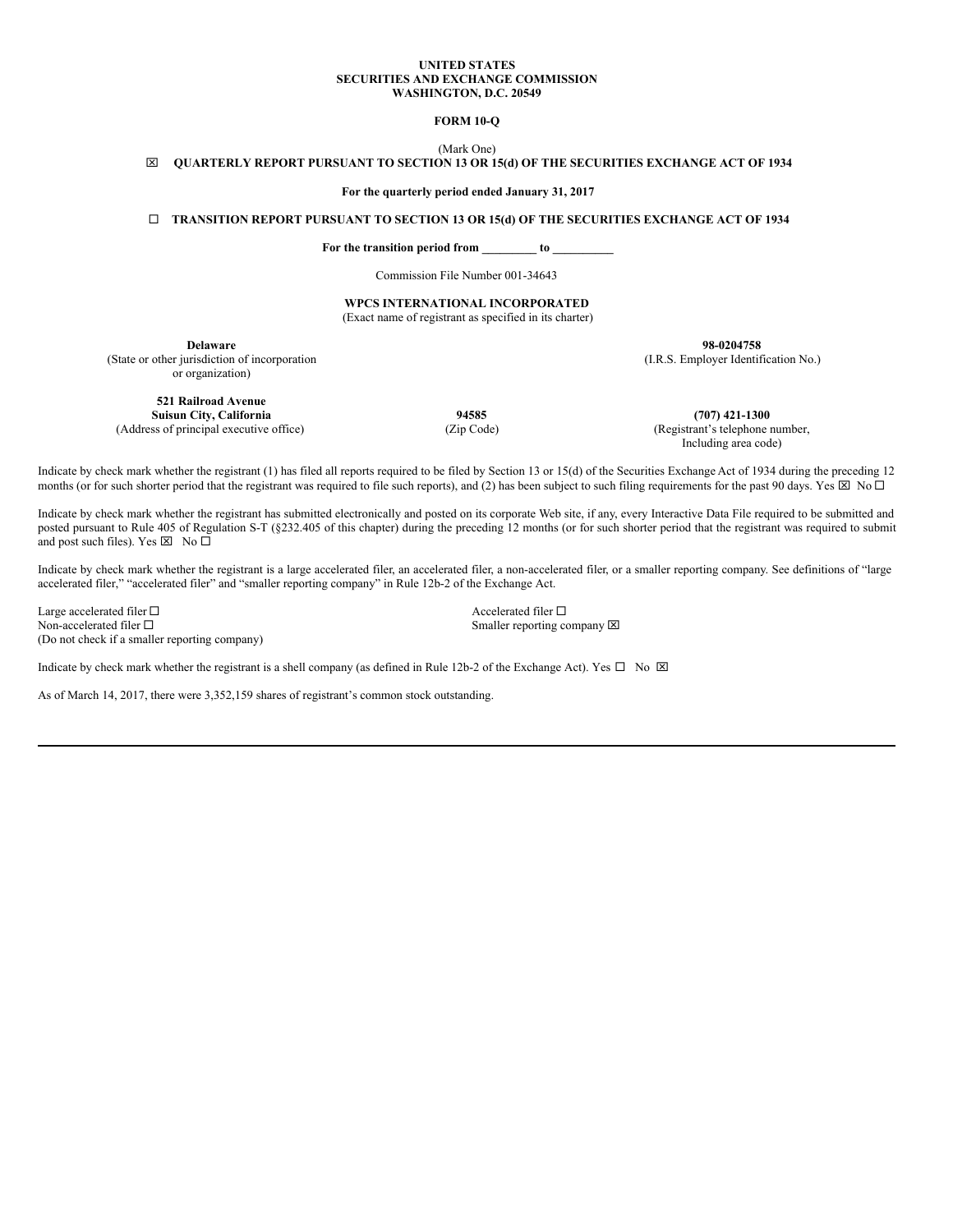# **TABLE OF CONTENTS**

**PAGE**

| <b>PARTI</b>      | <b>FINANCIAL INFORMATION</b>                                                                                          |                |
|-------------------|-----------------------------------------------------------------------------------------------------------------------|----------------|
| Item 1.           | Financial Statements (unaudited)                                                                                      |                |
|                   |                                                                                                                       |                |
|                   | Condensed consolidated balance sheets as of January 31, 2017 and April 30, 2016                                       | 3              |
|                   | Condensed consolidated statements of operations for the three and nine months ended January 31, 2017 and 2016         | $\overline{4}$ |
|                   |                                                                                                                       |                |
|                   | Condensed consolidated statements of comprehensive loss for the three and nine months ended January 31, 2017 and 2016 | 5              |
|                   |                                                                                                                       |                |
|                   | Condensed consolidated statement of equity for the nine months ended January 31, 2017                                 | 6              |
|                   | Condensed consolidated statements of cash flows for the nine months ended January 31, 2017 and 2016                   | $\overline{7}$ |
|                   |                                                                                                                       |                |
|                   | Notes to condensed consolidated financial statements                                                                  | 9              |
| Item 2.           | Management's Discussion and Analysis of Financial Condition and Results of Operations                                 | 16             |
|                   |                                                                                                                       |                |
| Item 3.           | <b>Ouantitative and Qualitative Disclosures About Market Risks</b>                                                    | 25             |
| Item 4.           | <b>Controls and Procedures</b>                                                                                        | 25             |
|                   |                                                                                                                       |                |
| <b>PART II</b>    | <b>OTHER INFORMATION</b>                                                                                              |                |
| Item 1.           | <b>Legal Proceedings</b>                                                                                              | 26             |
|                   |                                                                                                                       |                |
| Item 1A.          | <b>Risk Factors</b>                                                                                                   | 26             |
| Item 2.           | Unregistered Sales of Equity Securities and Use of Proceeds                                                           | 26             |
|                   |                                                                                                                       |                |
| Item 3.           | <b>Defaults Upon Senior Securities</b>                                                                                | 26             |
|                   |                                                                                                                       |                |
| Item 4.           | <b>Mine Safety Disclosures</b>                                                                                        | 26             |
| Item 5.           | Other Information                                                                                                     | 26             |
|                   |                                                                                                                       |                |
| Item 6.           | <b>Exhibits</b>                                                                                                       | 27             |
| <b>SIGNATURES</b> |                                                                                                                       | 28             |
|                   |                                                                                                                       |                |

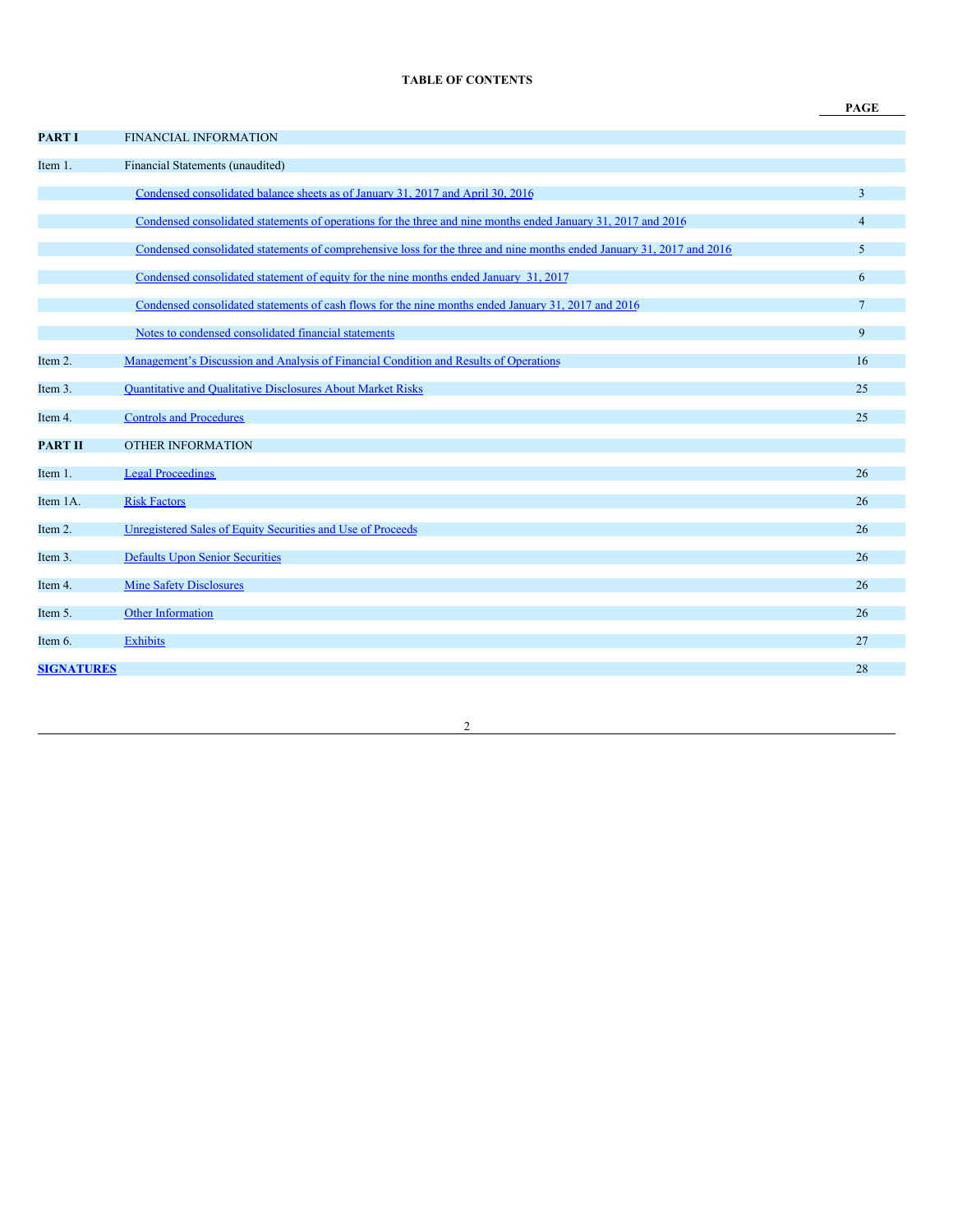### <span id="page-2-0"></span>**CONDENSED CONSOLIDATED BALANCE SHEETS (UNAUDITED)**

|                                                                                                                                                                                           |              | January 31,<br>2017 |              | April 30,<br>2016 |
|-------------------------------------------------------------------------------------------------------------------------------------------------------------------------------------------|--------------|---------------------|--------------|-------------------|
| <b>ASSETS</b>                                                                                                                                                                             |              |                     |              |                   |
| Current assets:                                                                                                                                                                           |              |                     |              |                   |
| Cash and cash equivalents                                                                                                                                                                 | \$           | 2,340,707           | $\mathbb{S}$ | 2,235,597         |
| Accounts receivable, net of allowance of \$206,000 and \$92,000 at January 31, 2017 and April 30, 2016, respectively                                                                      |              | 3,662,932           |              | 2,886,154         |
| Costs and estimated earnings in excess of billings on uncompleted contracts                                                                                                               |              | 330,724             |              | 357,210           |
| Prepaid expenses and other current assets                                                                                                                                                 |              | 124,330             |              | 66,256            |
| Total current assets                                                                                                                                                                      |              | 6.458.693           |              | 5,545,217         |
| Property and equipment, net                                                                                                                                                               |              | 380,980             |              | 237,800           |
| Other assets                                                                                                                                                                              |              | 14,305              |              | 21,162            |
|                                                                                                                                                                                           |              |                     |              |                   |
| <b>Total assets</b>                                                                                                                                                                       | \$           | 6,853,978           | \$           | 5,804,179         |
| <b>LIABILITIES AND EQUITY</b>                                                                                                                                                             |              |                     |              |                   |
| Current liabilities:                                                                                                                                                                      |              |                     |              |                   |
| Current portion of loans payable                                                                                                                                                          | $\mathbb{S}$ | 62.588              | S            | 53,996            |
| Accounts payable and accrued expenses                                                                                                                                                     |              | 1,810,015           |              | 2,071,765         |
| Billings in excess of costs and estimated earnings on uncompleted contracts                                                                                                               |              | 2,481,122           |              | 1,358,289         |
| Total current liabilities                                                                                                                                                                 |              | 4,353,725           |              | 3,484,050         |
| Loans payable, net of current portion                                                                                                                                                     |              | 139,564             |              | 94,825            |
| <b>Total liabilities</b>                                                                                                                                                                  |              | 4,493,289           |              | 3,578,875         |
|                                                                                                                                                                                           |              |                     |              |                   |
| Commitments and contingencies                                                                                                                                                             |              |                     |              |                   |
| Stockholders' equity                                                                                                                                                                      |              |                     |              |                   |
| Preferred stock - \$0.0001 par value, 5,000,000 shares authorized at January 31, 2017 and April 30, 2016, respectively                                                                    |              |                     |              |                   |
| Convertible Series H, 8,500 shares designated - 8 and 2,638 shares issued and outstanding at January 31, 2017 and April 30,<br>2016, respectively; liquidation preference of \$1,000      |              | 1,242               |              | 406,262           |
| Convertible Series H-1, 9,488 shares designated, - 4,289 and 8,119 shares issued and outstanding at January 31, 2017 and                                                                  |              |                     |              |                   |
| April 30, 2016, respectively; liquidation preference of \$712,000                                                                                                                         |              | 437,530             |              | 699,324           |
| Convertible Series H-2, 3,500 shares designated, - 3,305 and 0 shares issued and outstanding at January 31, 2017 and April 30,<br>2016, respectively; liquidation preference of \$400,000 |              | 230,721             |              |                   |
| Common stock - \$0.0001 par value, 100,000,000 shares authorized, 3,352,159 and 2,691,055 shares issued and outstanding as of<br>January 31, 2017 and April 30, 2016, respectively        |              | 335                 |              | 269               |
| Additional paid-in capital                                                                                                                                                                |              | 87,389,538          |              | 85,940,389        |
| Accumulated deficit                                                                                                                                                                       |              | (85,698,677)        |              | (84,820,940)      |
| Total stockholders' equity                                                                                                                                                                |              | 2,360,689           |              | 2,225,304         |
| Total liabilities and equity                                                                                                                                                              | \$           | 6,853,978           | \$           | 5.804.179         |
|                                                                                                                                                                                           |              |                     |              |                   |

The accompanying notes are an integral part of these condensed consolidated financial statements.

3

<u> 1980 - Johann Barn, mars ar breithinn ar chuid ann an t-Alban ann an t-Alban ann an t-Alban ann an t-Alban a</u>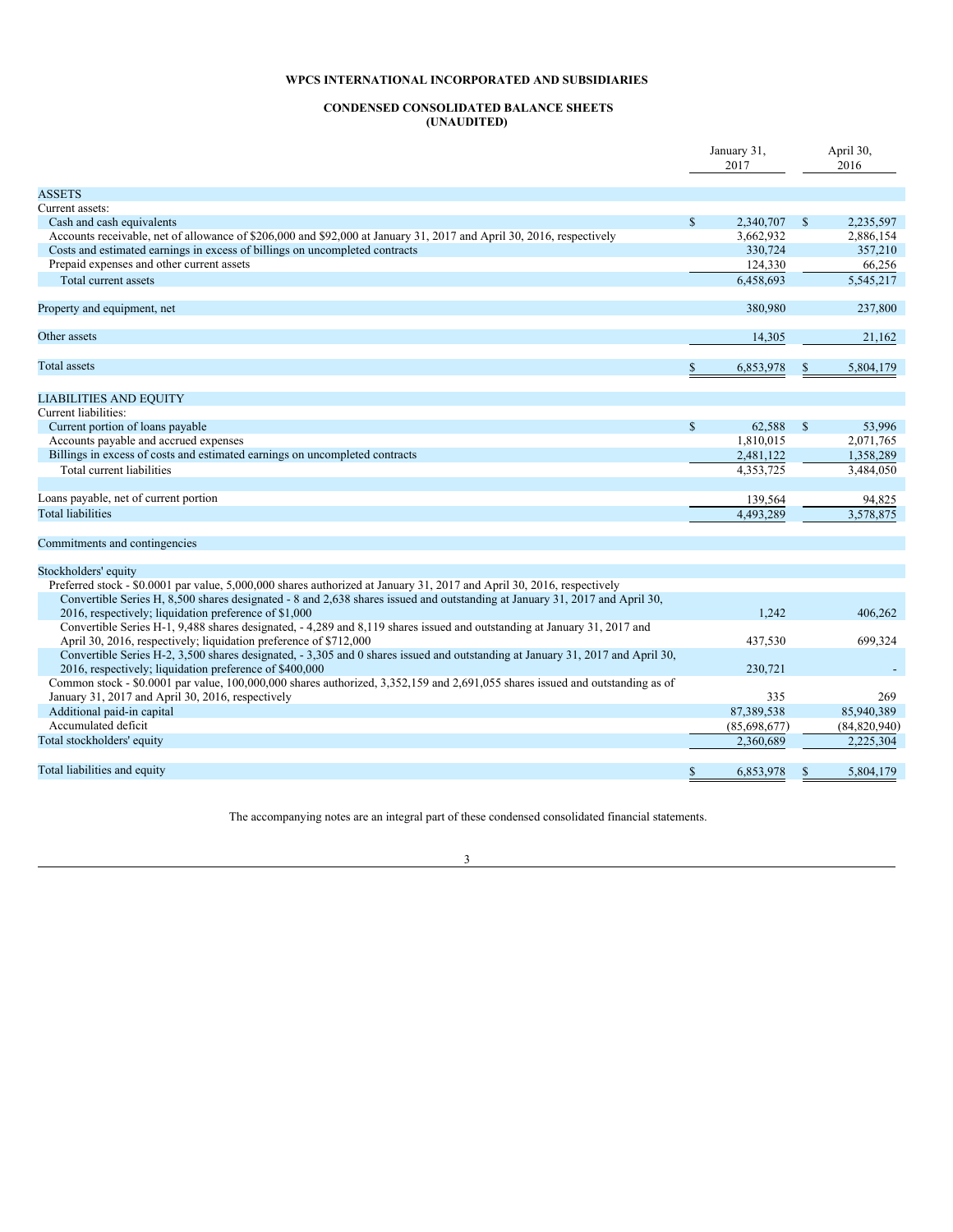# <span id="page-3-0"></span>**CONDENSED CONSOLIDATED STATEMENTS OF OPERATIONS (UNAUDITED)**

|                                                                                      | For the three months ended<br>January 31, |            |              |             |               | For the nine months ended<br>January 31, |              |             |  |
|--------------------------------------------------------------------------------------|-------------------------------------------|------------|--------------|-------------|---------------|------------------------------------------|--------------|-------------|--|
|                                                                                      |                                           | 2017       |              | 2016        |               | 2017                                     |              | 2016        |  |
| Revenue                                                                              | S.                                        | 4,263,709  | S            | 3,317,636   |               | 12,527,872                               | S            | 11,605,880  |  |
| Costs and expenses:                                                                  |                                           |            |              |             |               |                                          |              |             |  |
| Cost of revenue                                                                      |                                           | 3,235,871  |              | 2,521,627   |               | 9,690,566                                |              | 9,263,395   |  |
| Selling, general and administrative expenses                                         |                                           | 1,465,550  |              | 1,602,751   |               | 4,385,862                                |              | 5,470,760   |  |
| Depreciation and amortization                                                        |                                           | 35,219     |              | 16,075      |               | 83,914                                   |              | 45,537      |  |
|                                                                                      |                                           | 4,736,640  |              | 4,140,453   |               | 14,160,342                               |              | 14,779,692  |  |
| <b>Operating loss</b>                                                                |                                           | (472, 931) |              | (822, 817)  |               | (1,632,470)                              |              | (3,173,812) |  |
| Other income (expense):                                                              |                                           |            |              |             |               |                                          |              |             |  |
| Interest expense                                                                     |                                           | (2,430)    |              | (523)       |               | (5,440)                                  |              | (2,021)     |  |
| Income from Section 16 settlement                                                    |                                           |            |              |             |               |                                          |              | 400,000     |  |
| Income from arbitration settlement                                                   |                                           |            |              |             |               | 1,180,902                                |              |             |  |
| Other income                                                                         |                                           | 20,394     |              | 4,871       |               | 142,828                                  |              | 1,965       |  |
| Loss from continuing operations before income tax provision                          |                                           | (454, 967) |              | (818, 469)  |               | (314, 180)                               |              | (2,773,868) |  |
| Income tax provision                                                                 |                                           |            |              | 607         |               | 2,567                                    |              | 1,706       |  |
| Loss from continuing operations                                                      |                                           | (454, 967) |              | (819,076)   |               | (316,747)                                |              | (2,775,574) |  |
| Discontinued operations:                                                             |                                           |            |              |             |               |                                          |              |             |  |
| Income from discontinued operations                                                  |                                           |            |              |             |               |                                          |              | 41,261      |  |
| Gain from disposal                                                                   |                                           |            |              |             |               |                                          |              | 837,720     |  |
| Consolidated net income (loss)                                                       |                                           | (454, 967) |              | (819,076)   |               | (316, 747)                               |              | (1,896,593) |  |
| Net income attributable to noncontrolling interest                                   |                                           |            |              |             |               |                                          |              | 16,505      |  |
| Net loss attributable to WPCS                                                        |                                           | (454, 967) |              | (819,076)   |               | (316, 747)                               |              | (1,913,098) |  |
| Dividends declared on preferred stock                                                |                                           |            |              | (372, 810)  |               |                                          |              | (4,742,768) |  |
| Deemed dividend on convertible preferred stock, due to beneficial conversion feature |                                           | (541,266)  |              | (40, 729)   |               | (560, 990)                               |              | (744, 499)  |  |
| Net loss attributable to WPCS common shareholders                                    | \$                                        | (996, 233) | $\mathbb{S}$ | (1,232,615) | $\mathbf{\$}$ | (877, 737)                               | $\mathbb{S}$ | (7,400,365) |  |
|                                                                                      |                                           |            |              |             |               |                                          |              |             |  |
| Basic and diluted loss from continuing operations per common share                   | \$                                        | (0.33)     | \$           | (0.47)      | -S            | (0.31)                                   | -S           | (3.82)      |  |
| Basic and diluted income from discontinued operations per common share               |                                           |            |              |             |               |                                          |              | 0.01        |  |
| Basic and diluted net loss per common share                                          | \$                                        | (0.33)     | S            | (0.47)      | <sup>\$</sup> | (0.31)                                   | S            | (3.81)      |  |
| Basic and diluted weighted average number of common shares outstanding               |                                           | 2.976.670  |              | 2,597,952   |               | 2,844,101                                |              | 2.161.104   |  |

The accompanying notes are an integral part of these condensed consolidated financial statements.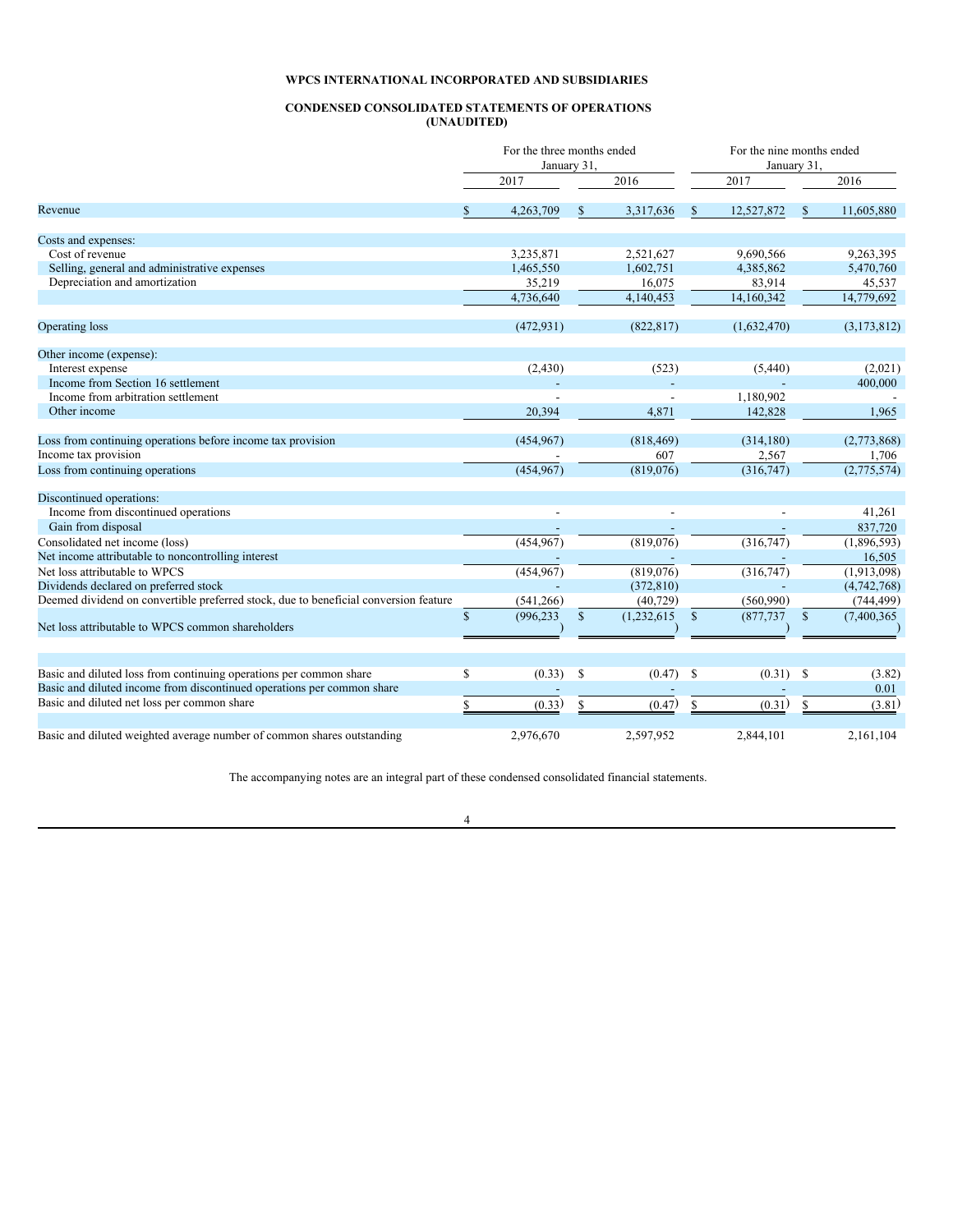### <span id="page-4-0"></span>**CONDENSED CONSOLIDATED STATEMENTS OF COMPREHENSIVE (LOSS) INCOME (UNAUDITED)**

|                                                                               | For the three months ended<br>January 31. |  |                | For the nine months ended<br>January 31. |           |  |             |  |
|-------------------------------------------------------------------------------|-------------------------------------------|--|----------------|------------------------------------------|-----------|--|-------------|--|
|                                                                               | 2017                                      |  | 2016           |                                          | 2017      |  | 2016        |  |
| Consolidated net loss                                                         | (454, 967)                                |  | $(819,076)$ \$ |                                          | (316,747) |  | (1,896,593) |  |
| Reclassification adjustments of other comprehensive loss on the sale of China |                                           |  |                |                                          |           |  |             |  |
| operations                                                                    |                                           |  |                |                                          |           |  | (349.723)   |  |
| Comprehensive loss attributable to WPCS shareholders                          | (454.967)                                 |  | (819.076)      |                                          | (316,747) |  | (2.246.316) |  |

The accompanying notes are an integral part of these condensed consolidated financial statements.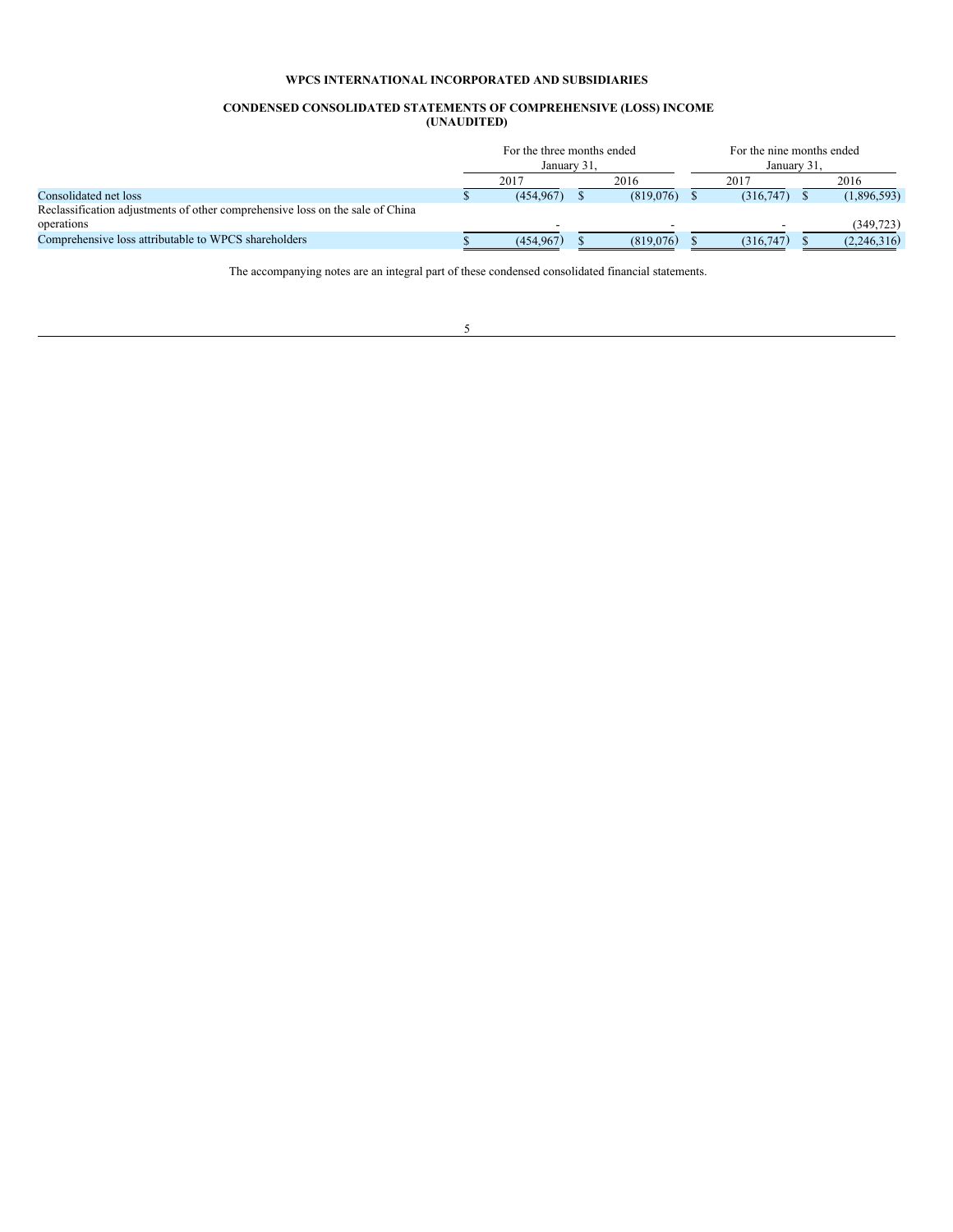### <span id="page-5-0"></span>**CONDENSED CONSOLIDATED STATEMENTS OF EQUITY (UNAUDITED)**

|                                                |                 |            |              |                          | Additional |              | Total         |
|------------------------------------------------|-----------------|------------|--------------|--------------------------|------------|--------------|---------------|
|                                                | Preferred Stock |            | Common Stock |                          | Paid-In    | Accumulated  | Stockholders' |
|                                                | Shares          | Amount     | Shares       | Amount                   | Capital    | Deficit      | Equity        |
| <b>Balance, May 1, 2016</b>                    | 10,757          | 1,105,586  | 2,691,055    | 269                      | 85,940,389 | (84,820,940) | 2,225,304     |
| Share based compensation                       |                 |            | 15,104       |                          | 22,499     |              | 22,501        |
| Issuance of Series H-2 preferred stock and     |                 |            |              |                          |            |              |               |
| warrants for cash                              | 3,305           | 461,969    |              | $\overline{\phantom{a}}$ | (32, 338)  | ٠            | 429,631       |
| Issuance of warrants with Series H-2 preferred |                 |            |              |                          |            |              |               |
| stock                                          |                 | (231, 248) |              |                          | 231,248    |              |               |
| Beneficial conversion feature of Series H-2    |                 |            |              |                          |            |              |               |
| convertible preferred stock                    |                 | (183, 284) |              |                          | 183,284    |              |               |
| Deemed dividends related to immediate          |                 |            |              |                          |            |              |               |
| accretion of beneficial conversion feature of  |                 |            |              |                          |            |              |               |
| Series H-2 convertible preferred stock         |                 | 183,284    |              |                          |            | (183, 284)   |               |
| Conversion of Series H preferred stock to      |                 |            |              |                          |            |              |               |
| common stock                                   | (2,630)         | (405, 020) | 263,000      | 26                       | 404,994    |              |               |
| Conversion of Series H-1 preferred stock to    |                 |            |              |                          |            |              |               |
| common stock                                   | (3,830)         | (639, 500) | 383,000      | 38                       | 639,462    |              |               |
| Deemed dividend on conversion of Series H-1    |                 |            |              |                          |            |              |               |
| convertible preferred stock to common stock    |                 | 377,706    |              |                          |            | (377,706)    |               |
| Net income                                     |                 |            |              |                          |            | (316,747)    | (316, 747)    |
| Balance, January 31, 2017                      | 7,602           | 669,493    | 3,352,159    | 335                      | 87,389,538 | (85,698,677) | 2,360,689     |

The accompanying notes are an integral part of these condensed consolidated financial statements.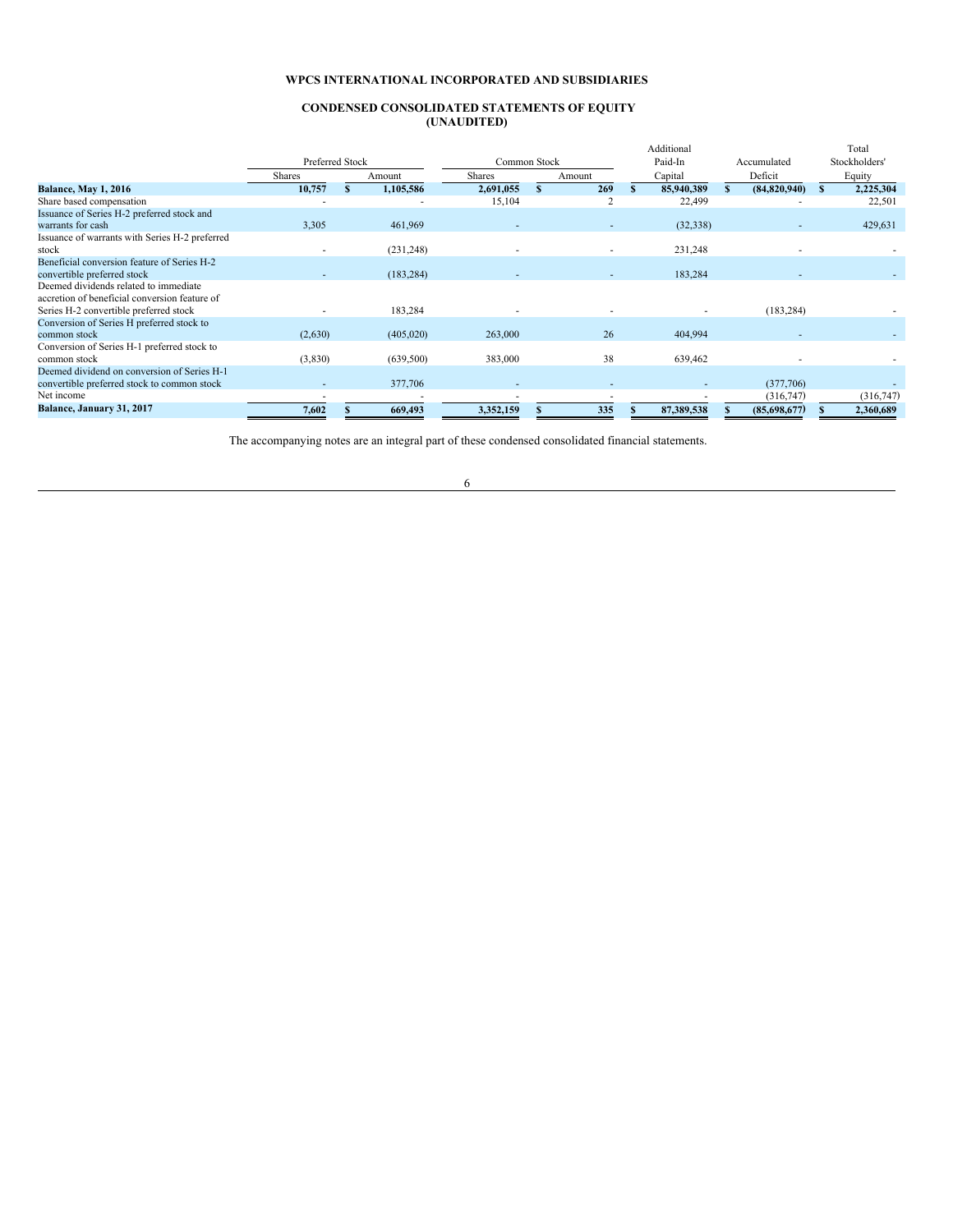#### <span id="page-6-0"></span>**CONDENSED CONSOLIDATED STATEMENTS OF CASH FLOWS (UNAUDITED)**

|                                                                                          | For the nine months ended<br>January 31. |             |               |
|------------------------------------------------------------------------------------------|------------------------------------------|-------------|---------------|
| 2017                                                                                     |                                          |             | 2016          |
| Operating activities:                                                                    |                                          |             |               |
| Net loss from operations<br>\$                                                           | (316,747)                                | -S          | (2,775,574)   |
| Consolidated net income from discontinued operations                                     |                                          |             | 878.981       |
| Adjustments to reconcile consolidated net loss to net cash used in operating activities: |                                          |             |               |
| Depreciation and amortization                                                            | 83,914                                   |             | 45,537        |
| Shares based compensation                                                                | 22,501                                   |             | 2,219,068     |
| Gain on sale of China operations                                                         |                                          |             | (837,720)     |
| Income on Section 16 settlement                                                          |                                          |             | (400,000)     |
| Changes in operating assets and liabilities:                                             |                                          |             |               |
| Accounts receivable                                                                      | (776, 778)                               |             | 2,725,507     |
| Costs and estimated earnings in excess of billings on uncompleted contracts              | 26,486                                   |             | 4,387         |
| Current assets held for sale                                                             |                                          |             | (3,853,621)   |
| Prepaid expenses and other current assets                                                | (58,074)                                 |             | 66,211        |
| Other assets                                                                             | 6,857                                    |             | (2,110)       |
| Other assets held for sale                                                               |                                          |             | (34, 523)     |
| Accounts payable and accrued expenses                                                    | (261,750)                                |             | (3, 149, 544) |
| Current liabilities held for sale                                                        |                                          |             | 2,200,030     |
| Billings in excess of costs and estimated earnings on uncompleted contracts              | 1,122,833                                |             | 374,840       |
| Net cash used in operating activities                                                    | (150, 758)                               |             | (2,538,531)   |
|                                                                                          |                                          |             |               |
| Investing activities:                                                                    |                                          |             |               |
| Acquisition of property and equipment                                                    | (104,069)                                |             | (109, 851)    |
| Proceeds from sale of China operations, net of acquisition cost                          |                                          |             | 1,325,744     |
| Net cash (used in) provided by investing activities                                      | (104.069)                                |             | 1.215.893     |
|                                                                                          |                                          |             |               |
| Financing activities:                                                                    |                                          |             |               |
| Proceeds from issuance of Series H-1 preferred stock and warrants                        |                                          |             | 1,575,000     |
| Proceeds from issuance of Series H-2 preferred stock and warrants                        | 429,631                                  |             |               |
| Borrowings under loan payable obligations                                                |                                          |             | 99,369        |
| Repayment under loan payable obligations                                                 | (69, 694)                                |             | (35, 304)     |
| Repayments under other payable to Zurich                                                 | $\overline{a}$                           |             | (360,000)     |
| Repayments of short term convertible note                                                |                                          |             | (4,000)       |
| Net cash provided by financing activities                                                | 359.937                                  |             | 1,275,065     |
|                                                                                          |                                          |             |               |
| Effect of exchange rate changes on cash                                                  |                                          |             | 91,510        |
| Net increase in cash and cash equivalents                                                | 105,110                                  |             | 43,937        |
| Cash and cash equivalents, beginning of the period                                       | 2,235,597                                |             | 2,364,360     |
| Cash and cash equivalents, end of the period<br>\$                                       | 2.340.707                                | $\mathbf S$ | 2,408,297     |

The accompanying notes are an integral part of these condensed consolidated financial statements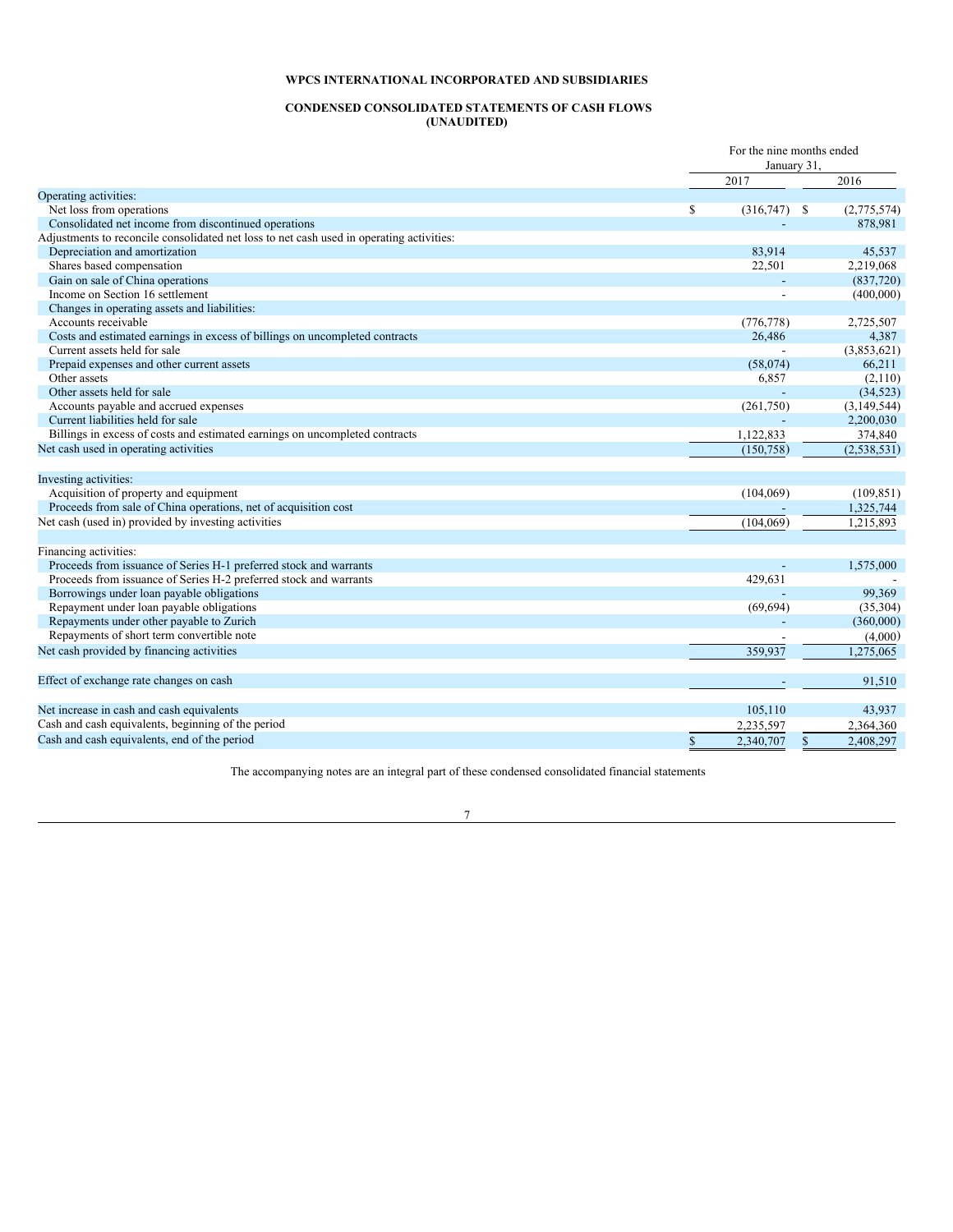#### **CONDENSED CONSOLIDATED STATEMENTS OF CASH FLOWS (CONTINUED) (UNAUDITED)**

|                                                                                                                            | For the nine months ended |                          |   |           |
|----------------------------------------------------------------------------------------------------------------------------|---------------------------|--------------------------|---|-----------|
|                                                                                                                            | January 31,               |                          |   |           |
|                                                                                                                            |                           | 2017                     |   | 2016      |
| Schedule of non-cash investing and financing activities:                                                                   |                           |                          |   |           |
| Automobile financing                                                                                                       |                           | 123,025                  |   |           |
| Declaration on preferred dividend payable                                                                                  |                           | $\overline{\phantom{a}}$ | S | 4,742,768 |
| Issuance of warrants with Series H-2 preferred stock                                                                       |                           | 231,248                  |   |           |
| Beneficial conversion feature of Series H-2 convertible preferred stock                                                    |                           | 183,284                  |   |           |
| Deemed dividends related to immediate accretion of beneficial conversion feature of Series H-2 convertible preferred stock |                           | 183,284                  |   |           |
| Conversion of dividends payable related to make-whole amount to common stock                                               |                           | $\overline{\phantom{a}}$ |   | 4,457,356 |
| Conversion of dividends payable related to Series F-1 preferred stock                                                      |                           | $\sim$                   |   | 624,977   |
| Conversion of dividends payable related to Series G-1 preferred stock                                                      |                           | $\overline{\phantom{a}}$ |   | 337,981   |
| Conversion of short term convertible note to Series H preferred stock                                                      |                           | $\sim$                   |   | 1,299,000 |
| Conversion of Series F and F-1 preferred stock through the issuance of common stock                                        |                           | $\overline{\phantom{a}}$ |   | 3,292,741 |
| Conversion of Series G and G-1 preferred stock through the issuance of common stock                                        |                           | $\overline{\phantom{a}}$ | S | 1,827,927 |
| Conversion of Series H preferred stock through the issuance of common stock                                                |                           | 405,020                  |   | 892,680   |
| Conversion of Series H-1 preferred stock through the issuance of common stock                                              |                           | 639,500                  |   | 75,000    |
| Deemed dividend on conversion of Series H-1 convertible preferred stock to common stock                                    |                           | 377,706                  |   |           |

The accompanying notes are an integral part of these condensed consolidated financial statements.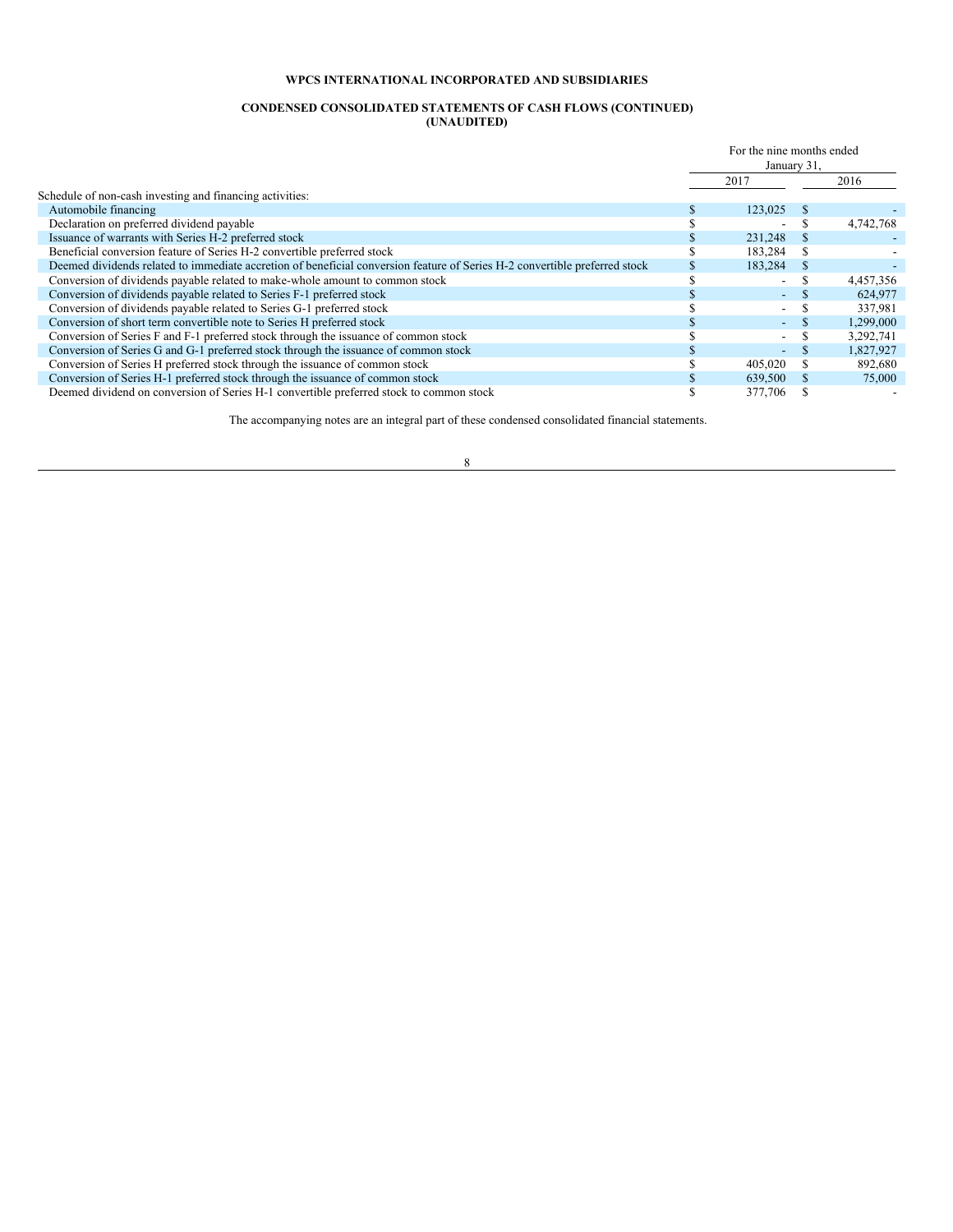# <span id="page-8-0"></span>**NOTES TO UNAUDITED CONDENSED CONSOLIDATED FINANCIAL STATEMENTS**

# **NOTE 1 – DESCRIPTION OF THE BUSINESS AND BASIS OF PRESENTATION**

### *Description of the Business*

WPCS International Incorporated, a Delaware corporation ("WPCS") and its wholly and majority-owned subsidiaries (collectively, the "Company") currently specializes in low voltage communications, audio-visual and security contracting services, conducting business in one segment at one operations center, through its wholly-owned domestic subsidiary, WPCS International - Suisun City, Inc. ("Suisun City Operations"). During the quarter ended January 31, 2017 the Company began winding down its operations from its wholly-owned Texas subsidiary, WPCS International-Texas, Inc. ("Texas Operations").

The Company is a full-service low voltage contractor that specializes in the installation and service of Voice & Data Networks, Security Systems, Audio-Visual Solutions, and Distributed Antenna Systems and provides experienced project management and delivers complex projects to key vertical markets that include Healthcare, Education, Transportation, Energy & Utilities, Oil & Gas, Manufacturing, Commercial Real Estate, Financial, Government, etc.

### *Basis of Presentation*

The condensed consolidated financial statements of WPCS and its wholly and majority-owned subsidiaries included in this Report for the three and nine months ended January 31, 2017 and 2016, reflect the accounts of current and former entities as either continued or discontinued operations, as discussed below.

Continuing operations for the three and nine months ended January 31, 2017 and 2016 include the results of operations of: (i) WPCS (which primarily reflects corporate operating expenses and nonoperating income); (ii) Suisun City Operations and the Texas Operations, (the Texas Operations were closed in February 2017and therefore the Suisun Operation remains the Company's only active operating subsidiary); (iii) WPCS Incorporated, an inactive subsidiary; and (iv) WPCS International – Trenton, Inc. ("Trenton Operations"), which operations were closed in September 2013.

Discontinued operations for the three and nine months ended January 31, 2016 include the results of WPCS Asia Limited, a 60% joint venture interest in Tai'an AGS Pipeline Construction Co. Ltd. (the "China Operations"). There are no discontinued operations for the three and nine months ended January 31, 2017.

The unaudited condensed consolidated financial information furnished herein reflects all adjustments (consisting of normal recurring accruals) which are, in the opinion of management, considered necessary for a fair presentation of the financial position and the results of operations and cash flows of the Company for the periods presented. All intercompany accounts and transactions have been eliminated in consolidation. These unaudited condensed consolidated financial statements of the Company have been prepared in accordance with U.S. generally accepted accounting principles ("GAAP") for interim financial information. Accordingly, they do not include all of the information and notes required by GAAP for complete financial statements. These interim condensed consolidated financial statements should be read in conjunction with the financial statements included in the Annual Report on Form 10-K for the fiscal year ended April 30, 2016.

The results of operations for the three and nine months ended January 31, 2017 are not necessarily indicative of the results to be expected for the full fiscal year.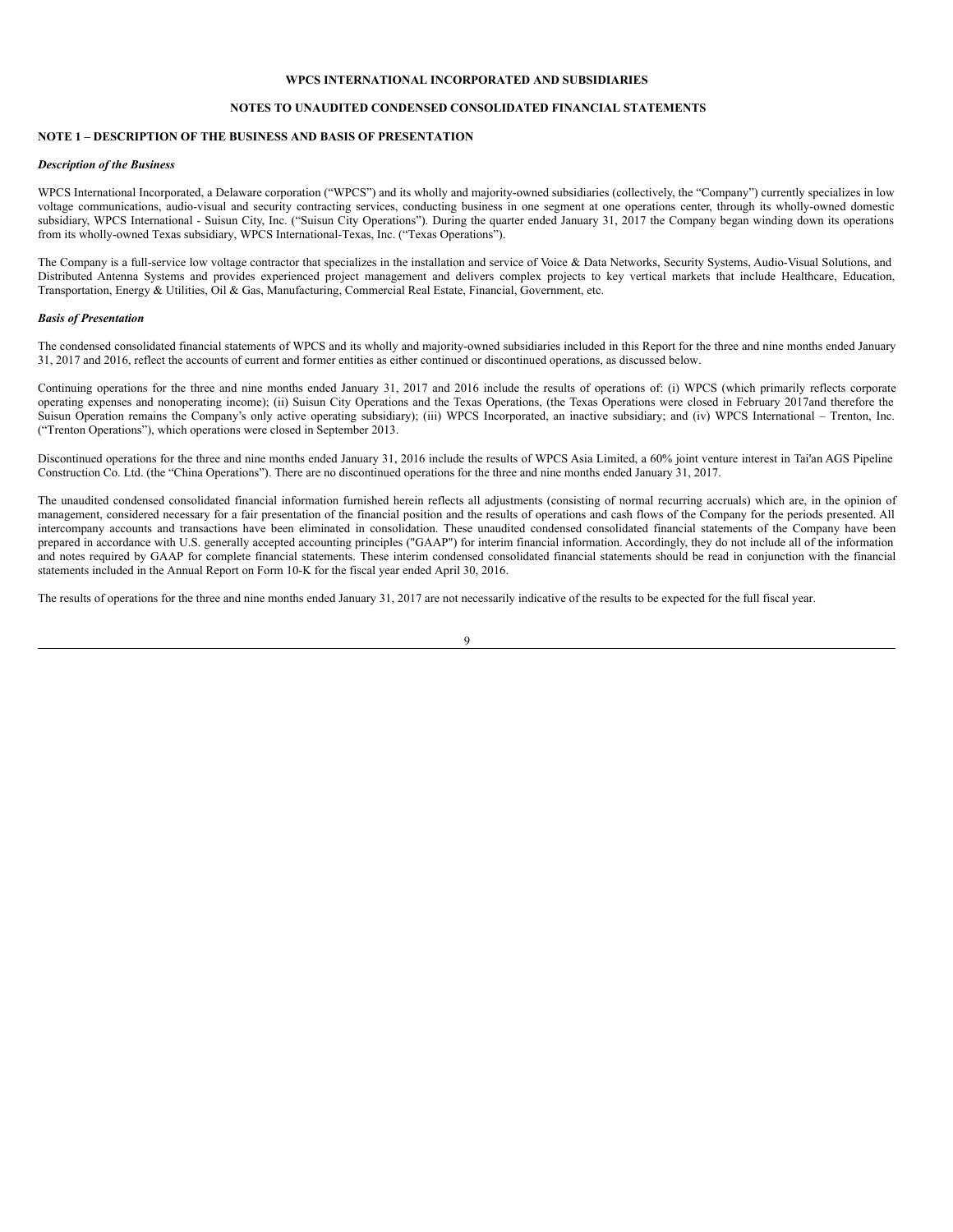### **NOTE 2 – LIQUIDITY AND CAPITAL RESOURCES**

As of January 31, 2017, the Company had a working capital surplus of approximately \$2,105,000 and cash and cash equivalents of approximately \$2,341,000. The increase in working capital from April 30, 2016 is due primarily to an increase in accounts receivable and cash received for an arbitration settlement, offset by an increase in liabilities and cash used to fund our operating loss.

The Company's future plans and growth are dependent on its ability to increase revenues and continue its business development efforts surrounding its contract award backlog. If the Company continues to incur losses and revenues do not generate from the backlog as expected, the Company may need to raise additional capital to expand its business and continue as a going concern. The Company currently anticipates that its current cash position will be sufficient to meet its working capital requirements to continue its sales and marketing efforts for at least 12 months from the filing date of this report. If in the future the Company's plans or assumptions change or prove to be inaccurate, the Company may need to raise additional funds through public or private debt or equity offerings, financings, corporate collaborations, or other means. The Company may also be required to reduce operating expenditures or investments in its infrastructure.

# **NOTE 3 – SUMMARY OF SIGNIFICANT ACCOUNTING POLICIES**

#### *Significant Accounting Policies*

There have been no material changes in the Company's significant accounting policies to those previously disclosed in the Form 10-K for the year ended April 30, 2016.

### *Adoption of Recent Accounting Pronouncements*

In August 2014, the FASB issued Accounting Standards Update ("ASU") 2014-15, Disclosure of Uncertainties about an Entity's Ability to Continue as a Going Concern, that requires management to evaluate whether there are conditions and events that raise substantial doubt about the Company's ability to continue as a going concern within one year after the financial statements are issued or available to be issued on both an interim and annual basis. Management is required to provide certain footnote disclosures if it concludes that substantial doubt exists or when its plans alleviate substantial doubt about the Company's ability to continue as a going concern. The Company adopted ASU 2014-15 as of January 31, 2017, and its adoption did not have any significant impact on the Company's financial statements.

In November 2015, the FASB issued ASU 2015-17, *Balance Sheet Classification of Deferred Taxes*. ASU 2015-17 requires that deferred tax liabilities and assets be classified as noncurrent in a classified statement of financial position. ASU 2015-17 is effective for financial statements issued for fiscal years beginning after December 15, 2016, and interim periods within those fiscal years. Early adoption is permitted. The Company adopted this guidance as of January 31, 2017 on a prospective basis, and its adoption did not have any significant impact on the Company's consolidated financial statements.

In August 2016, the FASB issued ASU No. 2016-15 Statement of Cash Flows - Classification of Certain Cash Receipts and Cash Payments, which addresses specific cash flow classification issues where there is currently diversity in practice including debt prepayment and proceeds from the settlement of insurance claims. ASU 2016-15 is effective for annual periods beginning after December 15, 2017, with early adoption permitted. The Company elected to early adopt ASU 2016-15 effective as of January 31, 2017. The adoption of ASU 2016-15 did not impact our results of operations or cash flows.

In November 2016, the FASB issued ASU No. 2016-18 Statement of Cash Flows - Restricted Cash, which requires entities to show the changes in the total of cash, cash equivalents, restricted cash and restricted cash equivalents in the statement of cash flows. As a result, entities will no longer present transfers between cash and cash equivalents and restricted cash and restricted cash equivalents in the statement of cash flows. ASU 2016-18 is effective for annual periods beginning after December 15, 2017, with early adoption permitted. The Company elected to early adopt ASU 2016-18 including retrospective adoption for all prior periods. The impact of the adoption of ASU 2016-18 is the addition of a reconciliation of the totals in the statement of cash flows to the related captions in the balance sheet.

#### *Recent Accounting Pronouncements*

In May 2014, the FASB issued ASU No. 2014-09, "Revenue from Contracts with Customers (Topic 606)" ("ASU 2014-09"). ASU 2014-09 amends the guidance for revenue recognition to replace numerous, industry-specific requirements and converges areas under this topic with those of the International Financial Reporting Standards. The ASU implements a five-step process for customer contract revenue recognition that focuses on transfer of control, as opposed to transfer of risk and rewards. The amendment also requires enhanced disclosures regarding the nature, amount, timing and uncertainty of revenues and cash flows from contracts with customers. Other major provisions include the capitalization and amortization of certain contract costs, ensuring the time value of money is considered in the transaction price, and allowing estimates of variable consideration to be recognized before contingencies are resolved in certain circumstances. The amendments of ASU 2014-09 were effective for reporting periods beginning after December 15, 2016, with early adoption prohibited. Entities can transition to the standard either retrospectively or as a cumulative-effect adjustment as of the date of adoption.

Subsequent to issuing ASU 2014-09, the FASB issued the following amendments concerning the adoption and clarification of ASU 2014-09. In August 2015, the FASB issued ASU No. 2015-14 "Revenue from Contracts with Customers (Topic 606), Deferral of the Effective Date" ("ASU 2015-14"), which deferred the effective date one year. As a result, the amendments of ASU 2014-09 are effective for reporting periods beginning after December 15, 2017, with early adoption permitted only as of annual reporting periods beginning after December 15, 2016. In March 2016, the FASB issued ASU No. 2016-08 "Revenue from Contracts with Customers (Topic 606), Principal versus Agent Considerations (Reporting Revenue versus Net)" ("ASU 2016-08"), which clarifies the implementation guidance on principal versus agent considerations in the new revenue recognition standard. ASU 2016-08 clarifies how an entity should identify the unit of accounting (i.e. the specified good or service) for the principal versus agent evaluation and how it should apply the control principle to certain types of arrangements. In April 2016, the FASB issued ASU No. 2016-10 "Revenue from Contracts with Customers (Topic 606), Identifying Performance Obligations and Licensing" ("ASU 2016-10"), which reduces the complexity when applying the guidance for identifying performance obligations and improves the operability and understandability of the license implementation guidance. In May 2016, the FASB issued ASU No. 2016-12 "Revenue from Contracts with Customers (Topic 606), Narrow-Scope Improvements and Practical Expedients" ("ASU 2016-12"), which amends the guidance on transition, collectability, noncash consideration and the presentation of sales and other similar taxes. ASU 2016-12 clarifies that, for a contract to be considered completed at transition, all (or substantially all) of the revenue must have been recognized under legacy GAAP. In addition, ASU 2016-12 clarifies how an entity should evaluate the collectability threshold and when an entity can recognize nonrefundable consideration received as revenue if an arrangement does not meet the standard's contract criteria. The Company is currently evaluating the potential impact the adoption of these ASUs may have on its financial statements and related disclosures.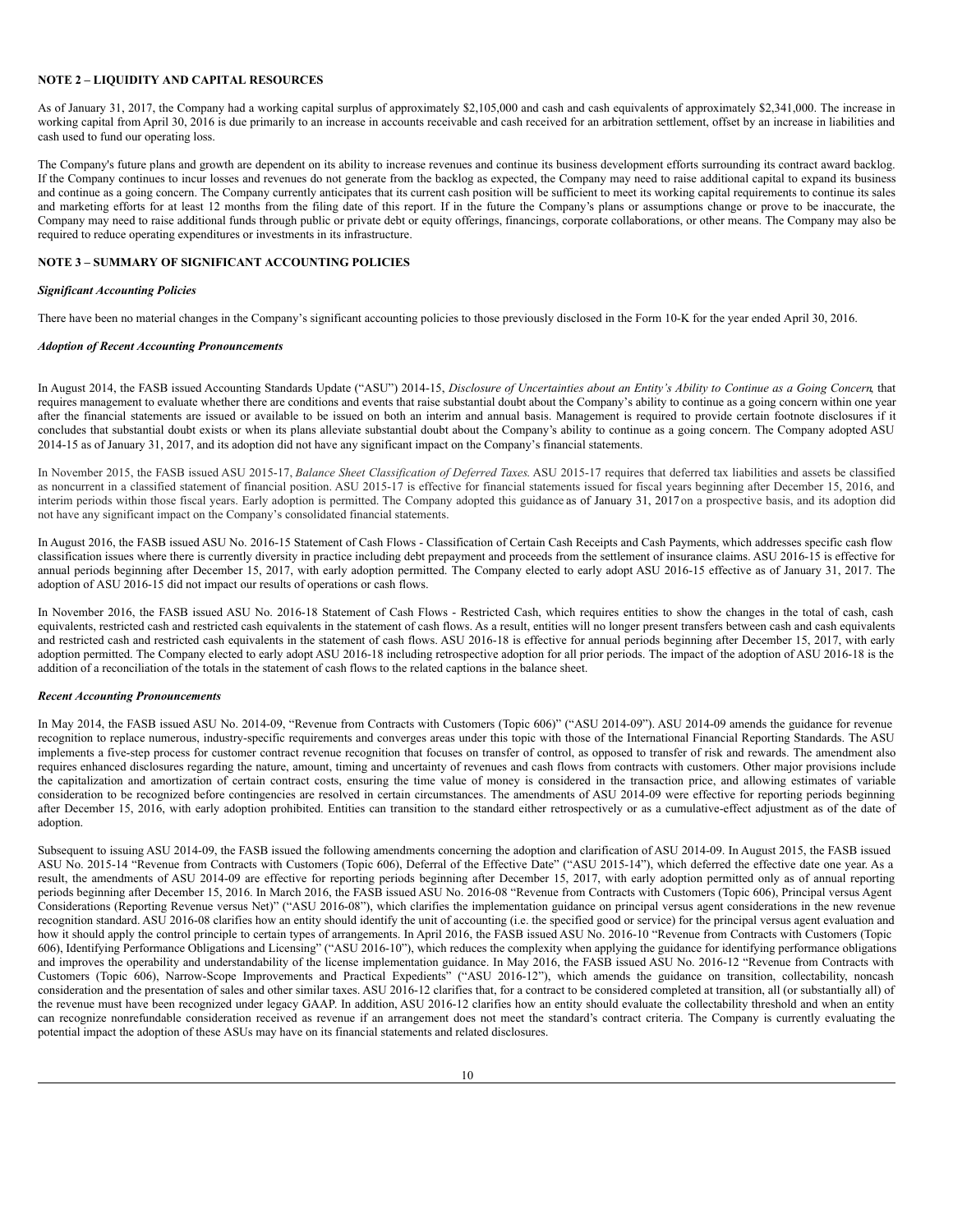In March 2016, the FASB issued ASU 2016-09, Compensation - Stock Compensation (Topic 718): Improvements to Employee Share-Based Payment Accounting. The amendment is to simplify several aspects of the accounting for share-based payment transactions including the income tax consequences, classification of awards as either equity or liabilities, and classification on the statement of cash flows. For public entities, the amendments in ASU 2016-09 are effective for interim and annual reporting periods beginning after December 15, 2016. The Company will adopt this guidance as of and for the year ended April 30, 2017. The Company does not expect the adoption of ASU 2016-09 to have a material impact on its consolidated financial statements and related disclosures.

In January 2017, the FASB issued an ASU 2017-01, Business Combinations (Topic 805) Clarifying the Definition of a Business. The amendments in this Update is to clarify the definition of a business with the objective of adding guidance to assist entities with evaluating whether transactions should be accounted for as acquisitions (or disposals) of assets or businesses. The definition of a business affects many areas of accounting including acquisitions, disposals, goodwill, and consolidation. The guidance is effective for annual periods beginning after December 15, 2017, including interim periods within those periods. The Company is currently evaluating the impact of adopting this guidance.

Accounting standards that have been issued or proposed by the Financial Accounting Standards Board ("FASB"), Securities and Exchange Commission ("SEC") or other standard setting bodies that do not require adoption until a future date are not expected to have a material impact on the consolidated financial statements upon adoption.

# *Reclassifications*

Certain reclassifications have been made in prior years' condensed consolidated financial statements to conform to the current year's presentation. These reclassifications reflect the results of the China Operations as discontinued operations for all periods presented.

# **NOTE 4 – CONCENTRATIONS**

## *Accounts Receivable*

The concentration of accounts receivable as of January 31, 2017 and April 30, 2016, respectively are as follows:

|            | As of                 |                |
|------------|-----------------------|----------------|
|            | . 2017<br>January 31, | April 30, 2016 |
| Customer A | 16%                   |                |
| Customer B | 10%                   | 21%            |
| Customer C |                       | 10%            |
| Customer D | . .                   | 34%            |

The accounts receivable also included retainage receivable of \$646,000 and \$326,000 at January 31, 2017 and April 30, 2016, respectively, and both the retainage and aged accounts receivable are expected to be collected.

# *Revenue Recognition*

The concentration of revenue recognition for the three and nine months ended January 31, 2017 and 2016, respectively are as follows:

|            |                          | For the three months ended |                          | For the nine months ended |
|------------|--------------------------|----------------------------|--------------------------|---------------------------|
|            | January                  |                            | January 31,              |                           |
|            | 2017                     | 2016                       | 2017                     | 2016                      |
| Customer A | 20%                      |                            | 13%                      | 9%                        |
| Customer B | $\overline{\phantom{a}}$ | $\overline{\phantom{0}}$   | -                        | 11%                       |
| Customer C |                          | 11%                        | $\overline{\phantom{a}}$ |                           |
| Customer D | 13%                      |                            |                          |                           |

Represents less than 10%

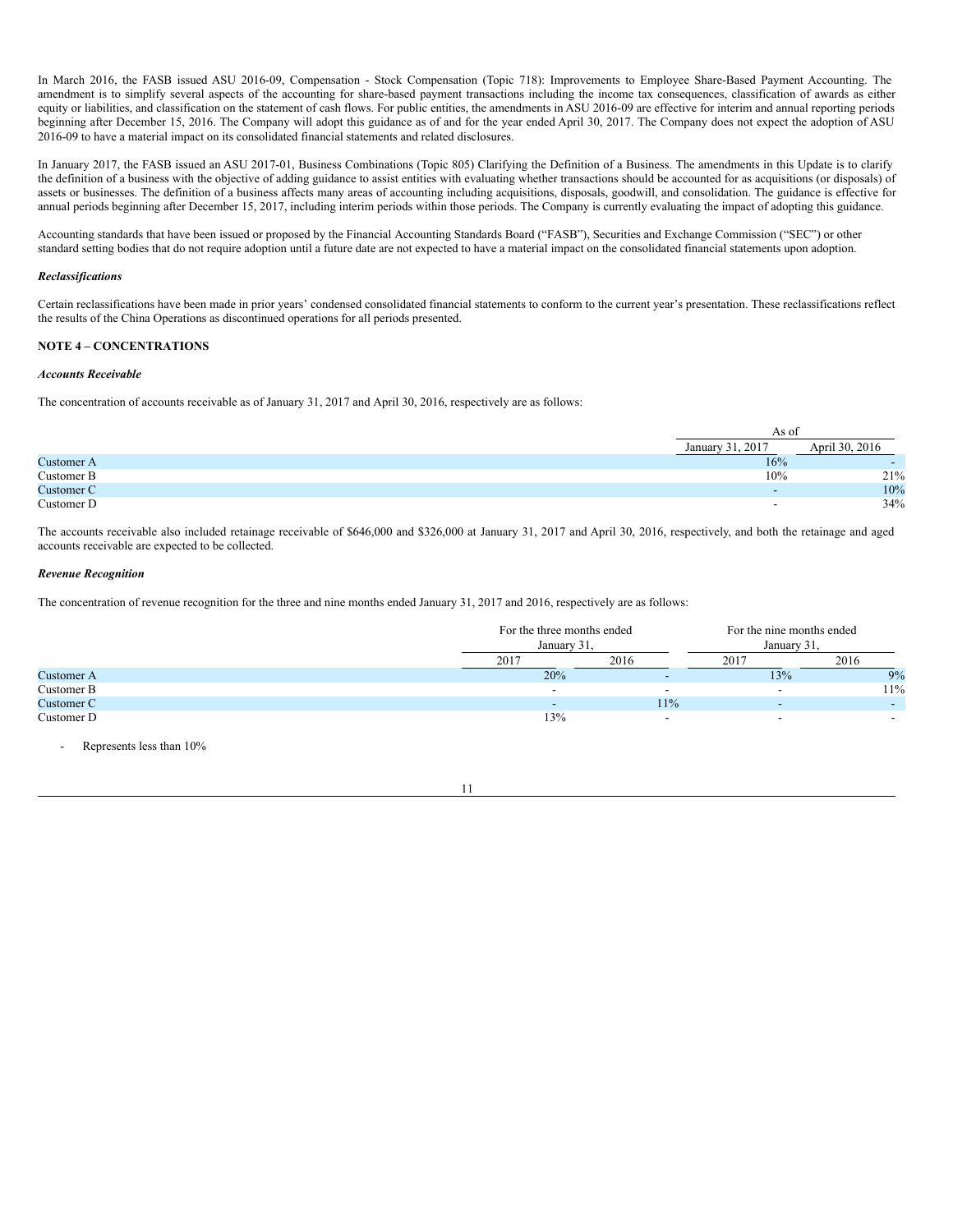# **NOTE 5 – BASIC AND DILUTED NET (LOSS) INCOME PER COMMON SHARE**

Basic and diluted net income (loss) per common share from continuing operations is computed as net income (loss) from continuing operations less non-controlling interest and dividends on preferred stock, divided by the weighted average number of common shares outstanding for the period. Diluted net income per common share reflects the potential dilution that could occur from common stock issuable through the exercise of stock options and warrants and note conversions.

The following securities were excluded from the weighted average dilutive common shares outstanding because their inclusion would have been antidilutive.

|                                       | As of January 31, |           |  |
|---------------------------------------|-------------------|-----------|--|
|                                       | 2017              | 2016      |  |
| Common stock equivalents:             |                   |           |  |
|                                       |                   |           |  |
| Common stock options                  | 2,422,000         | 2,824,000 |  |
| Series H, H-1 and H-2 preferred stock | 760,000           | 1,076,000 |  |
| Common stock purchase warrants        | 1,791,000         | 1,295,000 |  |
| Totals                                | 4,973,000         | 5,195,000 |  |

# **NOTE 6 – COSTS AND ESTIMATED EARNINGS ON UNCOMPLETED CONTRACTS**

Costs and estimated earnings in excess of billings on uncompleted contracts represents revenue recognized in excess of amounts billed. The liability, "Billings in excess of costs and estimated earnings on uncompleted contracts", represents billings in excess of revenue recognized. Costs and estimated earnings on uncompleted contracts consist of the following at January 31, 2017 and April 30, 2016:

|                                                                             | January 31, 2017 |      | April 30, 2016 |
|-----------------------------------------------------------------------------|------------------|------|----------------|
| Costs incurred on uncompleted contracts                                     | 17,338,966       |      | 28,884,776     |
| Estimated contract earnings                                                 | 3,937,103        |      | 4,367,463      |
|                                                                             | 21,276,069       |      | 33,252,239     |
| Less: Billings to date                                                      | 23,426,467       |      | 34,253,318     |
| Total                                                                       | (2,150,398)      |      | (1,001,079)    |
|                                                                             |                  |      |                |
| Costs and estimated earnings in excess of billings on uncompleted contracts | 330,724          | - 55 | 357,210        |
| Billings in excess of cost and estimated earnings on uncompleted contracts  | 2,481,122        |      | 1,358,289      |
| Total                                                                       | (2,150,398)      |      | (1,001,079)    |

Revisions in the estimated gross profits on contracts and contract amounts are made in the period in which circumstances requiring the revisions become known. Although management believes it has established adequate procedures for estimating costs to complete on open contracts, it is at least reasonably possible that additional significant costs could occur on contracts prior to completion.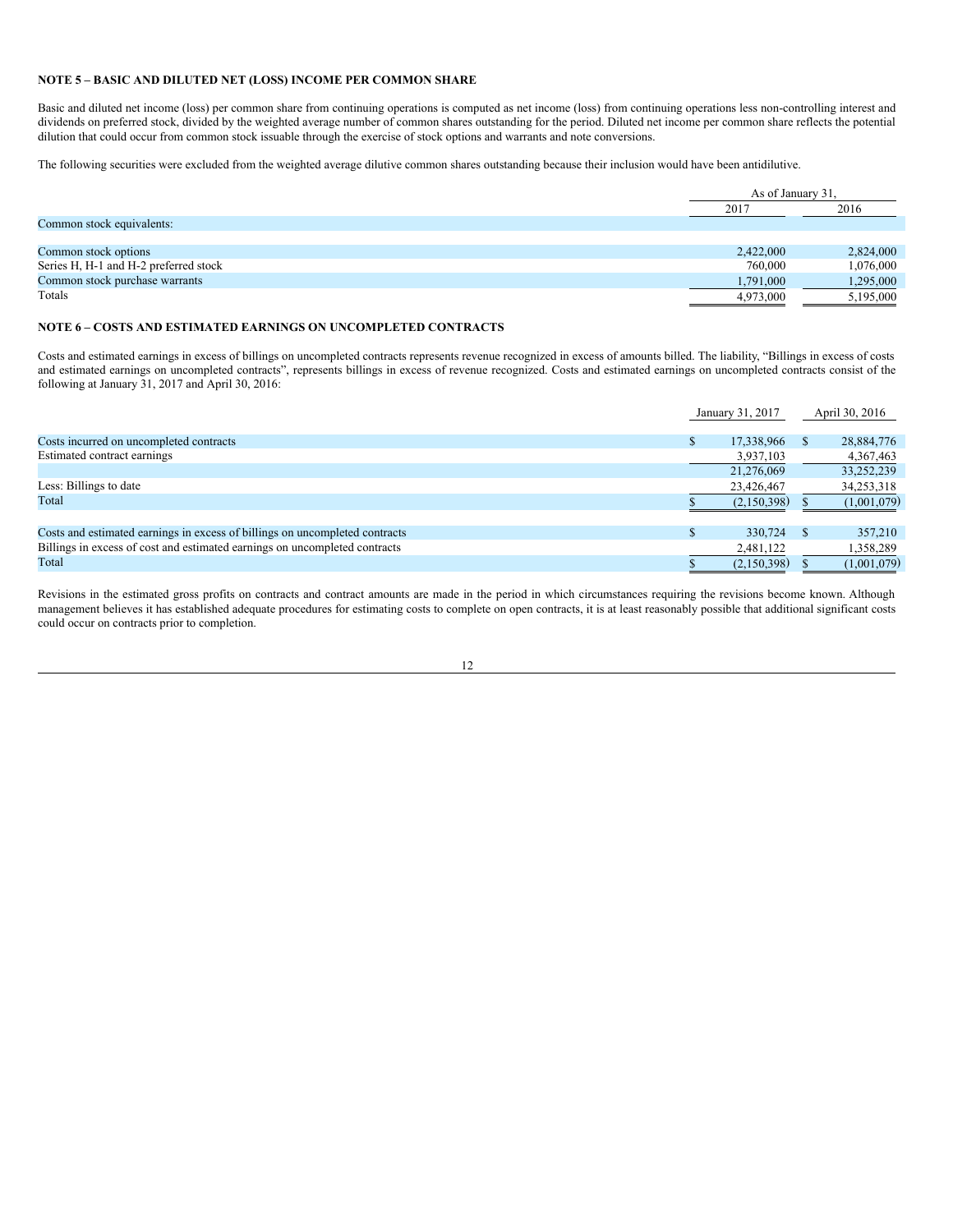# **NOTE 7 – DISCONTINUED OPERATIONS**

The Company previously disclosed the details regarding the sales of its China Operations in its Form 10-K filed for the year ended April 30, 2016. The schedule below shows the results of discontinued operations from China for the three and nine months ended January 31, 2016.

|                                                                 | For the three months ended<br>January 31, | For the nine months ended<br>January 31, |
|-----------------------------------------------------------------|-------------------------------------------|------------------------------------------|
|                                                                 | 2016                                      | 2016                                     |
| Revenue                                                         | $\overline{\phantom{a}}$                  | 839,969                                  |
| Costs and expenses:                                             |                                           |                                          |
| Cost of revenue                                                 |                                           | 546,296                                  |
| Selling, general and administrative expenses                    |                                           | 111,324                                  |
| Depreciation and amortization                                   |                                           | 80,971                                   |
|                                                                 |                                           | 738,591                                  |
| Operating income from discontinued operations                   |                                           | 101,378                                  |
|                                                                 |                                           |                                          |
| Interest expense                                                |                                           | (49, 234)                                |
| Income from discontinued operations before income tax provision |                                           | 52,144                                   |
| Income tax provision                                            |                                           | (10, 883)                                |
| Income from discontinued operations, net of tax                 |                                           | 41,261                                   |
| Gain from disposal                                              |                                           | 837,720                                  |
| Total income from discontinued operations                       |                                           | 878,981                                  |

## *Due to Related Party*

The China Operations earned revenue for contracting services provided to TGG (noncontrolling interest in China Operations) and subsidiaries of \$0 for the three and nine months ended January 31, 2017 and \$0 and \$212,000 for the three and nine months ended January 31, 2016, respectively.

# **NOTE 8 – INCOME FROM SECTION 16 SETTLEMENT**

For the three and nine months ended January 31, 2016, the Company received \$0 and \$400,000, respectively, of income from a Section 16 settlement. This income was comprised of forgiveness of certain promissory notes as part of the settlement with a note holder who was a defendant named in a Section 16 litigation brought by a shareholder of WPCS. These settlements resolved all issues related to this litigation.

# **NOTE 9 – BANK LINE OF CREDIT**

On May 20, 2015, the Company entered into an asset-based revolving credit line agreement with a California-based bank, which provides a \$1,000,000 line of credit for its Suisun City Operations. The line of credit expires on August 15, 2017, has an interest rate of prime plus 2% and is subject to a monthly borrowing base calculation based upon eligible accounts receivable. As of January  $3\hat{1}$ ,  $2017$ , the monthly borrowing base calculation supported the full \$1.0 million line of credit. The line of credit is secured by all of the assets of the Company. In addition, the line of credit requires our Suisun City Operations to annually comply with certain financial and operational covenants, such as, amongst other things, maintaining a certain quick ratio and a minimum net worth. The Suisun City Operations is currently in compliance with all such covenants.

As of the filing date of this report, the Company has not drawn down on the line of credit.

# **NOTE 10 – LOANS PAYABLE**

The following tables summarize outstanding loans payable related to automobiles as of January 31, 2017 and April 30, 2016, respectively:

|                            |                                   |                      |       | Carrying Value   |                                 |                                 |    |              |
|----------------------------|-----------------------------------|----------------------|-------|------------------|---------------------------------|---------------------------------|----|--------------|
|                            |                                   | Stated               |       | as of            |                                 | <b>Estimated Future Payment</b> |    |              |
|                            | <b>Maturity Date</b>              | <b>Interest Rate</b> |       | January 31, 2017 |                                 | Within 1 Year                   |    | After 1 year |
| 0% automobile loan payable | April 2018 - June 2019            | $0.0\%$              |       | 26,000           |                                 | 13,000                          | S. | 14,000       |
| 1% automobile loan payable | November 2022                     | $1.0\%$              |       | 24,000           |                                 | 4,000                           |    | 20,000       |
| 3% automobile loan payable | November 2022                     | $3.0\%$              |       | 25,000           |                                 | 5,000                           |    | 20,000       |
| 4% automobile loan payable | December 2016 - January 2020      | $4.0\%$              |       | 32,000           |                                 | 15,000                          |    | 17,000       |
| 5% automobile loan payable | January 2020 - February 2020      | $5.0\%$              |       | 54,000           |                                 | 17,000                          |    | 37,000       |
| 7% automobile loan payable | June 2019                         | $7.0\%$              |       | 25,000           |                                 | 5,000                           |    | 20,000       |
| 8% automobile loan payable | October 2021                      | $8.0\%$              |       | 16,000           |                                 | 3,000                           |    | 13,000       |
|                            |                                   |                      |       | 202,000          |                                 | 62,000                          |    | 141,000      |
|                            |                                   |                      |       | Carrying Value   |                                 |                                 |    |              |
|                            |                                   | Stated               | as of |                  | <b>Estimated Future Payment</b> |                                 |    |              |
|                            | <b>Maturity Date</b>              | <b>Interest Rate</b> |       | April 30, 2016   |                                 | Within 1 Year                   |    | After 1 year |
| 0% automobile loan payable | April 2018 - May 2019             | $0.0\%$              |       | 25,000           |                                 | 10,000                          | S. | 15,000       |
| 4% automobile loan payable | <b>August 2016 - January 2020</b> | $4.0\%$              |       | 58,000           |                                 | 28,000                          |    | 30,000       |
| 5% automobile loan payable | January 2020 - February 2020      | $5.0\%$              |       | 66,000           |                                 | 16,000                          |    | 50,000       |
|                            |                                   |                      |       | 149,000          |                                 | 54,000                          |    | 95,000       |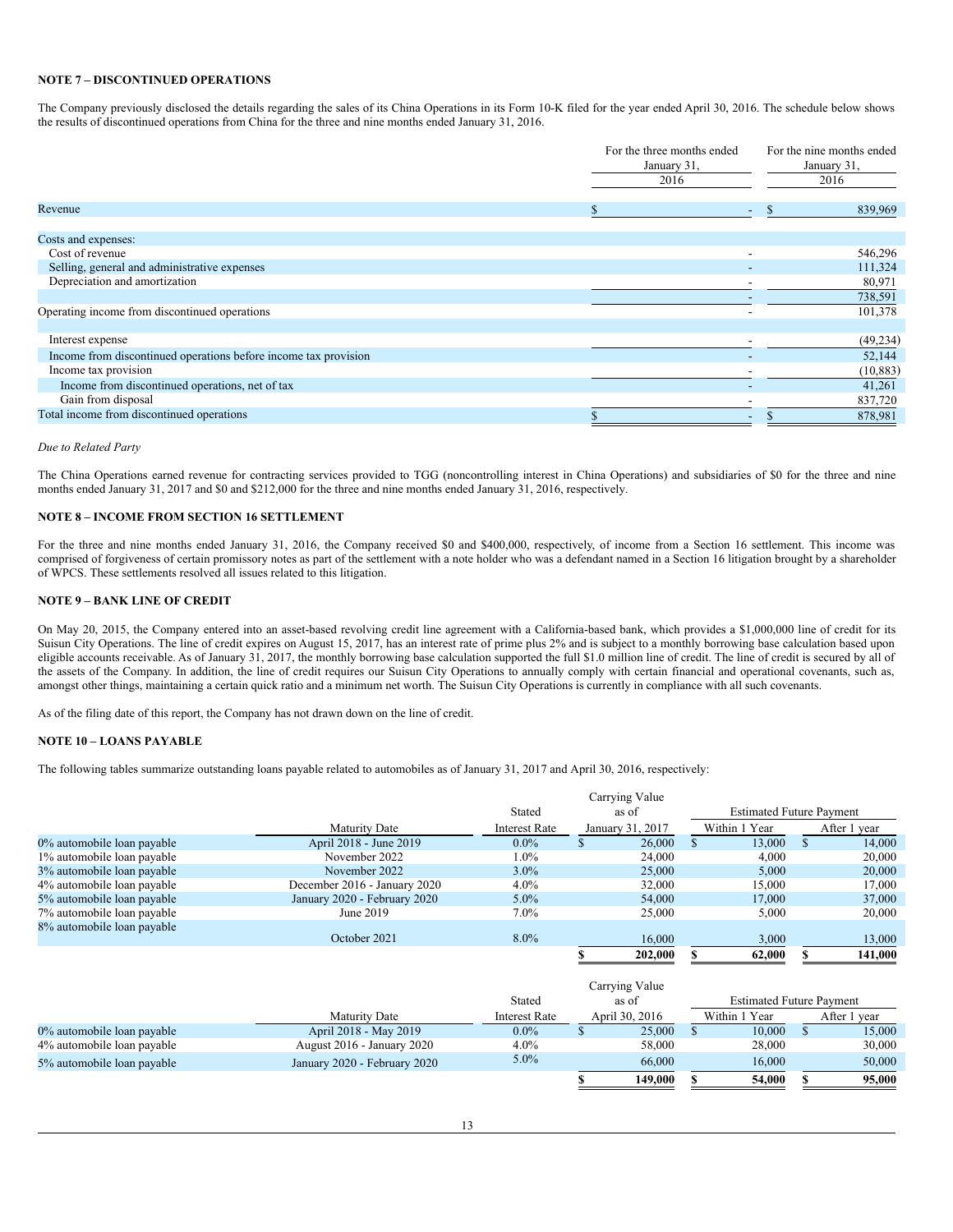# **NOTE 11 – STOCKHOLDERS' EQUITY**

# *Conversion of Preferred Shares – Series H and H-1*

For the nine months ended January 31, 2017, holders of the Company's Series H Convertible Preferred Stock ("Series H Shares") have converted 2,630 Series H Shares into 263,000 shares of common stock.

For the nine months ended January 31, 2017, holders of the Company's Series H-1 Convertible Preferred Stock ("Series H-1 Shares") have converted 3,830 Series H-1 Shares into 383,000 shares of common stock. The conversion of these Series H-1 Shares resulted in a deemed dividend of \$378,000 due to the beneficial conversion feature associated with the shares converted.

## *Issuance of Preferred Shares – Series H-2*

On December 21, 2016, the Company entered into a Securities Purchase Agreement (the "Securities Purchase Agreement") with two investors pursuant to which the Company issued to the investors an aggregate of 3,305 shares of Series H-2 Preferred Convertible Stock of the Company, par value \$0.0001 per share ("Series H-2 Shares"), and warrants to purchase 495,750 shares of common stock of the Company, with an exercise price of \$1.21 per share (the "Warrants"). for an aggregate purchase price for the Series H-2 Shares and Warrants of \$462,000.

The Company has determined that the Warrants qualify for accounting as equity classification. On the issuance date, the Company estimated the fair value of the Warrants at \$462,000 under the Black-Scholes option pricing model using the following primary assumptions: contractual term of 5.0 years, volatility rate of 238%, risk-free interest rate of 2% and expected dividend rate of 0%. Based on the Warrant's relative fair value to the fair value of the Series H-2 Shares, approximately \$231,000 of the \$462,000 of aggregate fair value was allocated to the Warrants, creating a corresponding preferred stock discount in the same amount.

Due to the reduction of allocated proceeds to Series H-2 Shares, the effective conversion price was approximately \$0.60 per share creating a beneficial conversion feature of \$183,000. Since the conversion option of the Series H-2 Shares was immediately exercisable, the beneficial conversion feature was immediately accreted to preferred dividends, resulting in an increase in the carrying value of the Series H-2 Shares.

#### *Registration Statement*

The Company filed a registration statement on January 25, 2017, for the common shares underlying the series H-2 Preferred Stock and Warrants, and it was declared effective on January 31, 2017.

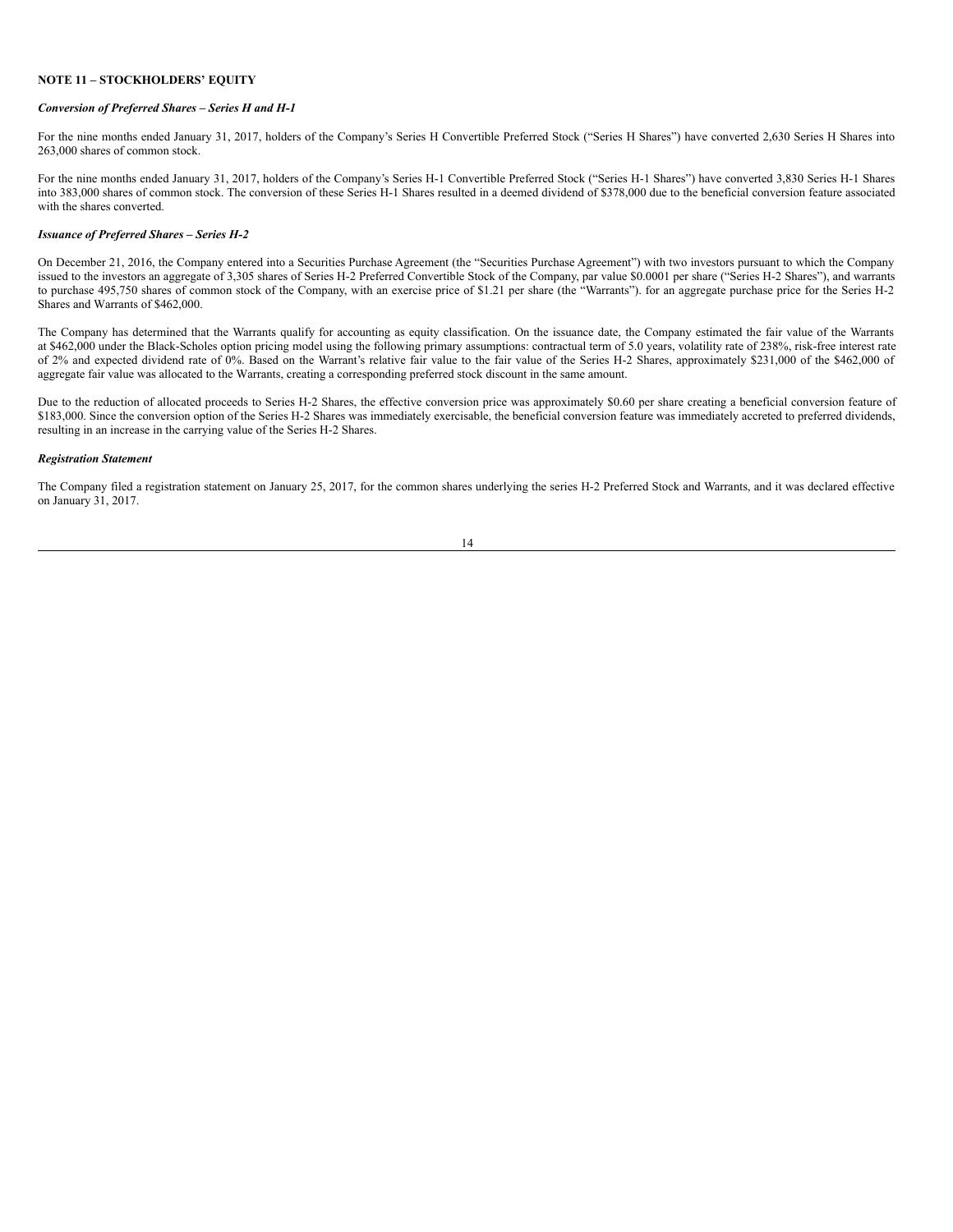# **NOTE 12 – INCOME FROM ARBITRATION SETTLEMENTS**

On June 16, 2016, the Company entered into a global settlement agreement and mutual release to resolve all disputes and claims regarding the construction of the Cooper Medical School at Rowan University, located in Camden, New Jersey, in which the Company served as an electrical prime contractor. As a result of such settlement, the Company received proceeds of \$1,150,000 and recorded a gain in the Condensed Consolidated Statement of Operations for the nine months ended January 31, 2017. The Cooper Medical School contract was performed under the electrical services segment and is no longer part of the Company's ongoing operation.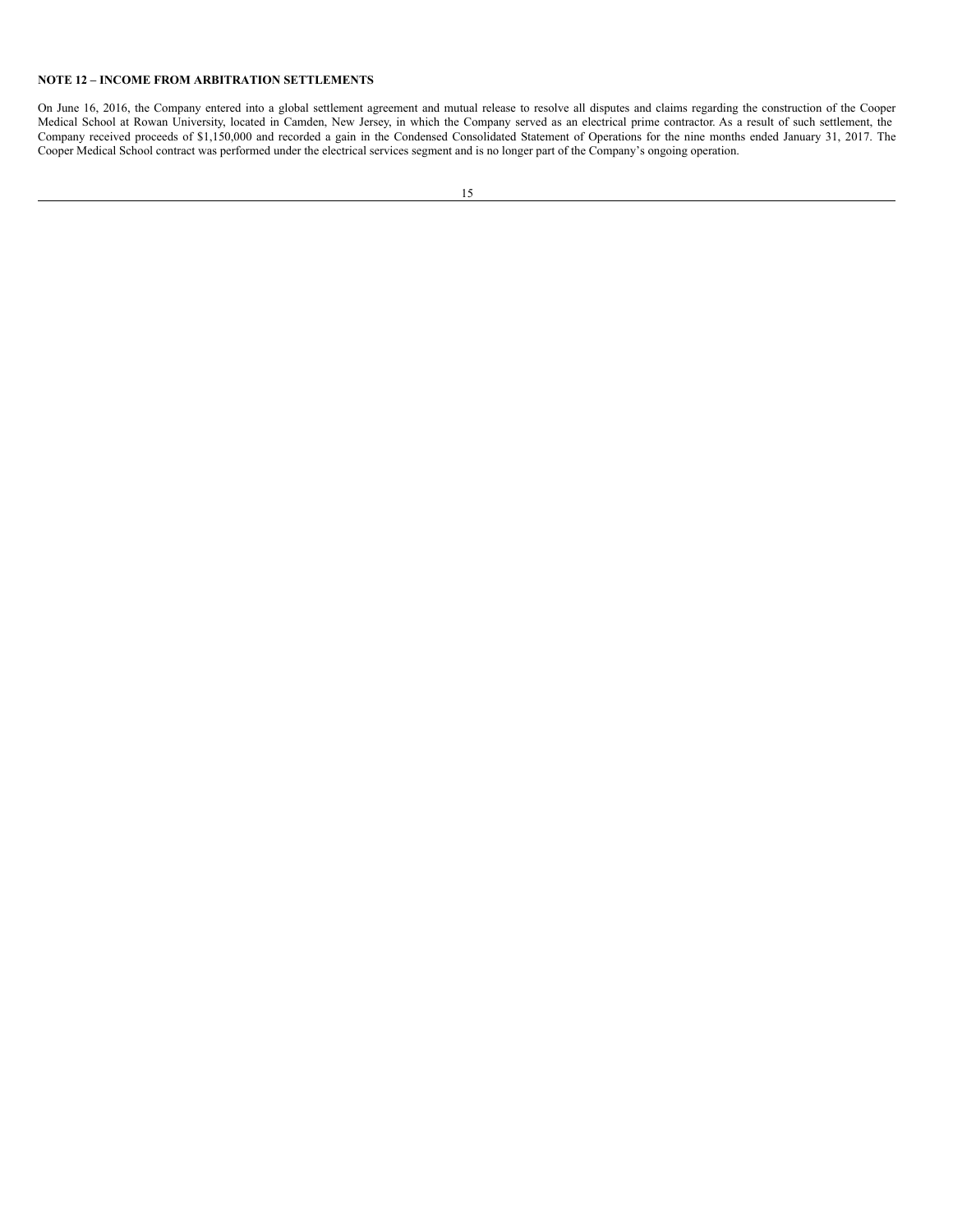## <span id="page-15-0"></span>**ITEM 2 - MANAGEMENT'S DISCUSSION AND ANALYSIS OF FINANCIAL CONDITION AND RESULTS OF OPERATIONS**

This Management's Discussion and Analysis of Financial Condition and Results of Operations includes a number of forward-looking statements that reflect Management's current views with respect to future events and financial performance. You can identify these statements by forward-looking words such as "may" "will," "expect," "anticipate," "believe," "estimate" and "continue," or similar words. Those statements include statements regarding the intent, belief or current expectations of us and members of its management team as well as the assumptions on which such statements are based. Prospective investors are cautioned that any such forward-looking statements are not guarantees of future performance and involve risk and uncertainties, and that actual results may differ materially from those contemplated by such forward-looking *statements.*

Readers are urged to carefully review and consider the various disclosures made by us in this report and in our other reports filed with the Securities and Exchange Commission. Important factors currently known to Management could cause actual results to differ materially from those in forward-looking statements. We undertake no obligation to update or revise forward-looking statements to reflect changed assumptions, the occurrence of unanticipated events or changes in the future operating results over time. We believe that its assumptions are based upon reasonable data derived from and known about our business and operations and the business and operations of the Company. No assurances are made that actual results of operations or the results of our future activities will not differ materially from its assumptions. Factors that could cause differences include, but are not limited to, expected market demand for the Company's services, fluctuations in pricing for materials, and competition.

#### **Overview**

The Company currently specializes in contracting services offering communications, security and audio-visual infrastructure through its Suisun City Operations. We previously announced that we launched the Texas Operations in San Antonio, Texas in January 2016 and then commenced operations in Dallas, Texas in April 2016. During the nine months ended January 31, 2017, the Texas Operations generated approximately \$881,000 in revenue, while incurring approximately \$1,799,000 in cost of revenue and selling, general and administrative expenses in starting these two offices. During November 2016, we instituted some changes and cost reductions in the Texas Operations staffing and related expenses to better align our operational costs with short-term projected revenue expectations. The Company initially anticipated expending approximately \$750,000 to develop these markets and the Texas Operations were taking longer than anticipated to begin generating the expected level of revenue to warrant continued operation. Therefore, in late December 2016, we decided to close the Texas Operations and at the end of February 2017 the San Antonio and Dallas offices were closed.. As discussed in the current operating trend section below, revenue from our Texas Operations also included sales of high margin security products. Our plan is to continue to sell those products and recognize the revenue in our Suisun City Operations.

During the second quarter of fiscal 2016, we sold our joint venture interest in the former China Operations and therefore, the financial results of the China Operations for the three and nine months ended January 31, 2016, are included in the results from discontinued operations in our financial statements.

Our Suisun City Operations communication infrastructure services offers low voltage communications infrastructure contracting services to the public services, healthcare, energy and corporate enterprise markets. We provide an integrated approach to project coordination that creates cost-effective solutions. Corporations, government entities, healthcare organizations and educational institutions depend on the reliability and accuracy of voice, data and video communications. However, the potential for this new technology cannot be realized without the right infrastructure to support the convergence of technology. In this regard, we create integrated building systems, including the installation of advanced structured cabling systems. We specialize in wireless technology and a combination of various technologies to develop a cost effective network for a customer's wireless communication requirements. This includes Wi-Fi networks, point-to-point systems, cellular networks, in-building systems and two-way communication systems. We support the integration of telecommunications, life safety, security and HVAC and design for future growth by building in additional capacity for expansion as new capabilities are added.

For the three and nine months ended January 31, 2017, we generated revenues from continuing operations of \$4,264,000 and \$12,528,000, respectively as compared to \$3,318,000 and \$11,606,000, respectively for the same periods in 2016. Our backlog at January 31, 2017 was \$17,138,000 as compared to \$13,200,000 at April 30, 2016.

#### **Nasdaq Equity Requirements**

On December 19, 2016, we received a notification (the "Notification") from the Nasdaq Listings Qualification Department ("Nasdaq") indicating that the Company's stockholders' equity reported for its most recently completed fiscal quarter ended October 31, 2016 did not meet the minimum requirement of \$2,500,000 for continued listing as set forth in Nasdaq's Listing Rule 5550(b)(1). As reported in the Company's Quarterly Report on Form 10-Q for the period ended October 31, 2016 filed with the SEC on December 15, 2016, the Company's stockholders' equity was \$2,386,025 as of October 31, 2016.

Under the applicable Nasdaq rules, the Company had 45 calendar days to submit a response outlining its plan as to how the Company would seek to regain compliance with the stockholders' equity requirement (a "Compliance Plan"). On February 2, 2017 the Company submitted a Compliance Plan in which the Company also requested an extension of time to meet the stockholders' equity requirement. Subsequently, on February 13, 2017, the Company received notification from the Nasdaq Staff granting the Company an extension until March 31, 2017 to regain compliance.

There can be no assurance that any plan submitted by the Company will be achieved in time to regain compliance by March 31, 2017. Any such failure may impact the liquidity and market price of the Company's common stock and the Company's access to the capital markets.

#### *Company Strategy*

During the past two fiscal years, our strategy in the contracting services segment included divesting certain operations through the sales of Pride, Seattle Operations and China Operations.

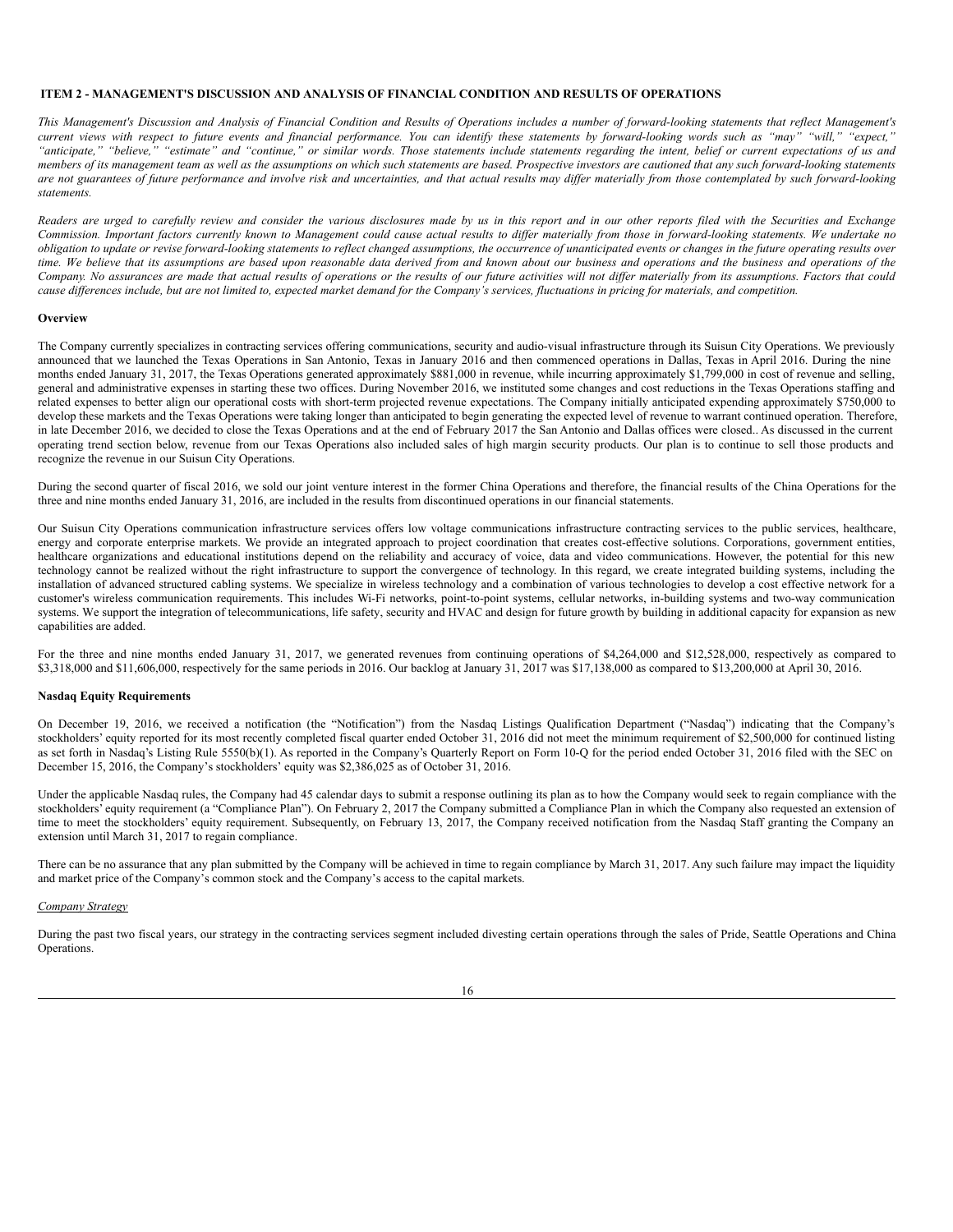We divested and/or closed these operations either because they were not profitable, or were part of our plan to reduce expenses and liabilities, improve operational performance, as well as to generate cash for working capital and general corporate purposes.

Meanwhile, our ongoing plan continues to be to strengthen the Company's balance sheet as well as to increase revenue, profit and cash flow at our Suisun City Operations by developing new organic growth opportunities for the Company and seeking viable acquisition and/or merger candidate(s).

The transition from our restructuring plan to a growth plan began during fiscal 2016, as we launched the first wave of organic initiatives targeting revenue enhancement and selected demographic expansion, including:

- · Strengthening our operations team with proven audio-visual and security systems professionals;
- Hiring an experienced direct sales team;
- · Uniformly deploying full-service low voltage capabilities for developing, installing and servicing structured cabling, audio-visual and security systems in our California market; and,
- Introducing new recurring revenue product and service offerings.

We believe that these initiatives will change the Company's business and provide more opportunities for growth.

Historically, our Suisun City Operations operated primarily as a subcontractor for low-voltage structured cabling systems, which were generally secured through the competitive bidding process. We were not adequately positioned with the resources to deliver a fully integrated offering to include audio-visual and security. As a result, such opportunities had either been lost, or had to be subcontracted to others. However, with the recent additions we have instituted, we are now able to offer a full turnkey service in our Suisun City Operations that will allow us to be fully engaged with our customers well after an initial installation is completed.

In addition to broadening our contracting revenue potential and offering higher margin recurring service capabilities, we are also pursuing and securing more corporate affiliations and strategic alliances that will create more direct relationships capable of advancing our business opportunities even further.

We have a multi-faceted execution strategy and intend to methodically roll out new initiatives during the fiscal year. Furthermore, we continue to aggressively explore other viable growth opportunities.

In addition to the ongoing operational plan, at the corporate level we are evaluating and undertaking new measures to enhance our public company profile by seeking to attract new long-term minded investors, optimize our capital resources for growth and strengthen our Board of Directors.

We believe that our operational performance and corporate strategies will have a positive impact towards building shareholder value.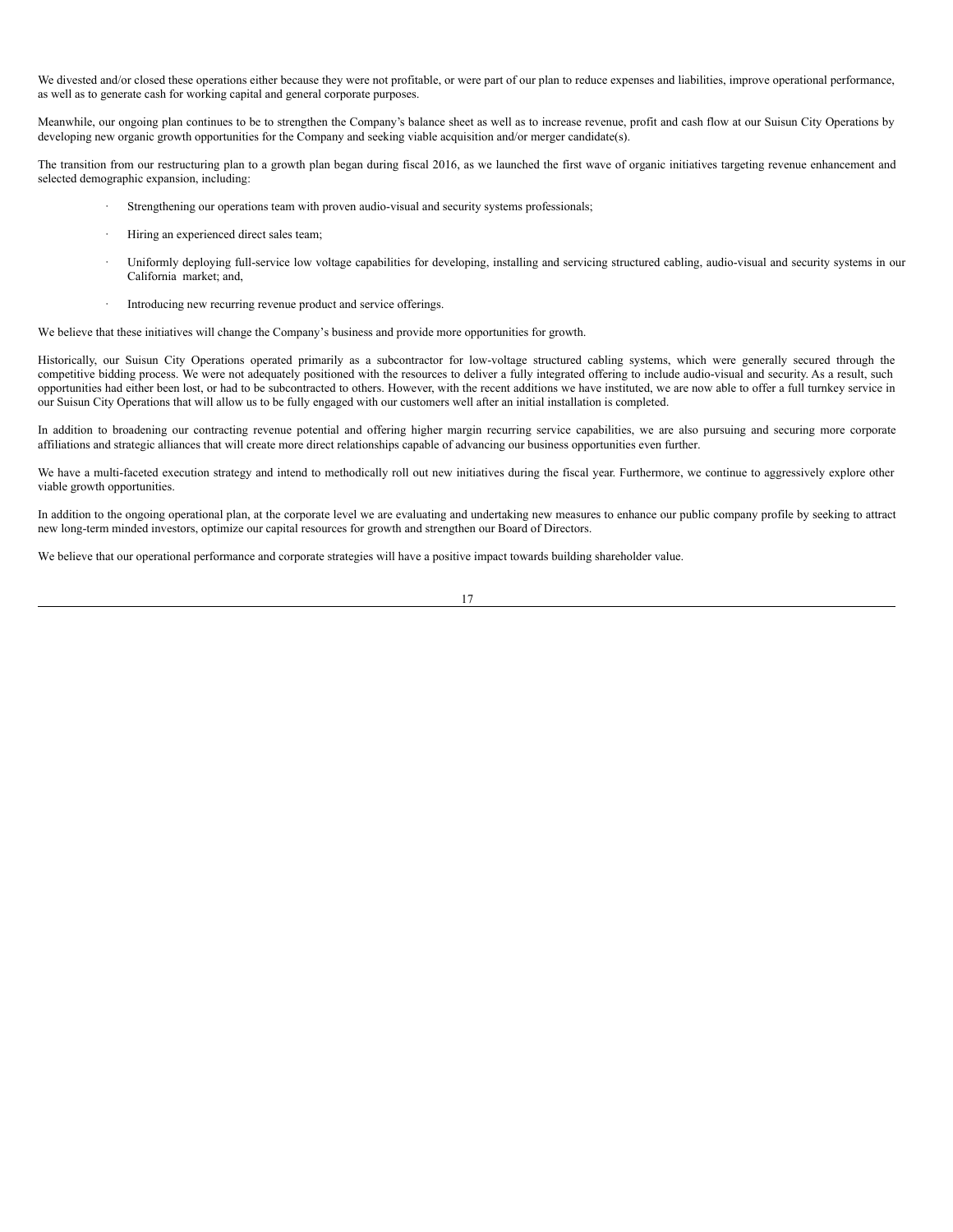## **Current Operating Trends and Financial Highlights**

Management currently considers the following events, trends and uncertainties to be important in understanding our results of operations and financial condition during the current fiscal year.

With regards to our financial results from continuing operations for the quarter ended January 31, 2017, we generated revenue of approximately \$4,264,000 as compared to revenue of \$3,318,000 for the same period last year. This \$946,000 increase in revenue was due primarily to a \$734,000 increase in revenue in our Suisun City Operations and by adding approximately \$212,000 in revenue from our Texas Operations. As such, the composition of our current revenue is less reliant on one large customer contract than had been the case during previous fiscal quarters. Although we have closed our Texas Operations, we will continue to sell high margin security products (currently sold and recorded as revenue in our Texas Operations) and recognize the revenue in our Suisun City Operations. These products accounted for \$132,000 of the \$212,000 of the Texas Operations' revenue mentioned above.

We generated a net loss to common shareholders for the three months ended January 31, 2017 of approximately \$996,000, or (\$0.33) per common share, which includes: (i) income from our Suisun City Operations of approximately \$305,000, offset by, (ii) a loss from our corporate division of approximately \$470,000, which is comprised of corporate operating expenses of approximately \$470,000; (iii) a loss from our Texas Operations of approximately \$289,000; and (iv) recognition of \$541,000 of deemed dividend on the issuance of Series H-2 Shares.

The net loss to common shareholders for the three months ended January 31, 2017 compares to a net loss of approximately \$1,233,000, or (\$0.47) per common share for the three months ended January 31, 2016, which includes: (i) income from our Suisun City Operations of approximately \$286,000, offset by a loss from our corporate division of approximately \$1,073,000, which is comprised of corporate operating expenses of approximately \$420,000 and \$653,000 of non-cash stock option compensation expense; (ii) a loss from our Texas Operations of approximately \$32,000; and (iii) recognition of \$414,000 of non cash dividends on preferred stock.

We believe that our integrated, full service low-voltage communication infrastructure contracting services strategy will create additional opportunities. We believe that the ability to provide comprehensive communications infrastructure contracting services gives us a competitive advantage. In regards to strategic development, our focus is on identifying organic growth and selected acquisition opportunities. We are optimistic about our opportunities in the markets we currently serve, as evidenced by our new contract awards and customers continuing to seek bids from us, due to our experience and strong reputation in these markets.

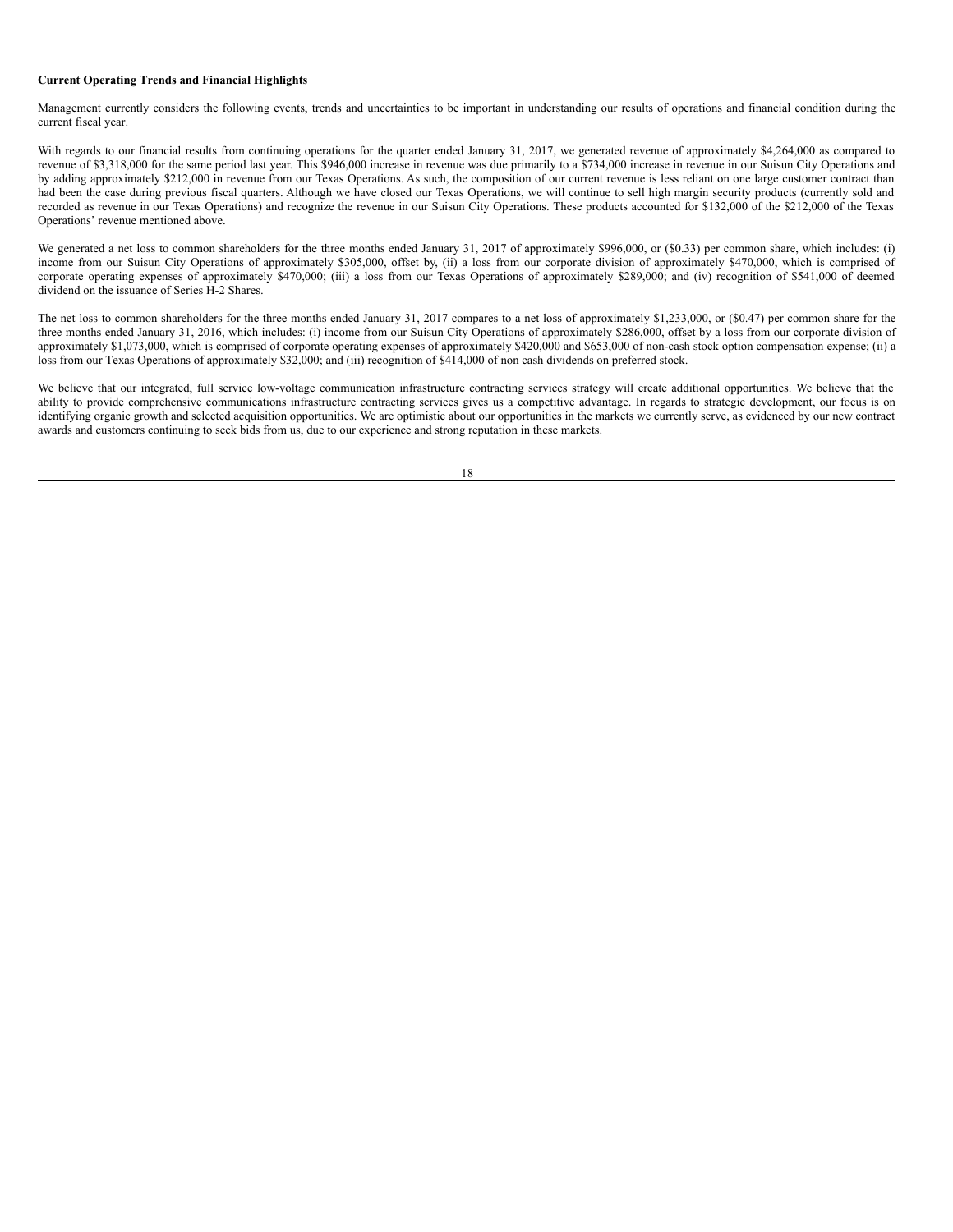# Results of Operations for the Three Months Ended January 31, 2017 Compared to the Three Months Ended January 31, 2016

|                                                                                      | For the three months ended<br>January 31, |            |              |             |          |  |
|--------------------------------------------------------------------------------------|-------------------------------------------|------------|--------------|-------------|----------|--|
|                                                                                      | 2017                                      |            |              | 2016        |          |  |
| Revenue                                                                              |                                           | 4,263,709  | $100.0\%$ \$ | 3,317,636   | 100.0%   |  |
| Costs and expenses:                                                                  |                                           |            |              |             |          |  |
| Cost of revenue                                                                      |                                           | 3,235,871  | 75.9%        | 2,521,627   | 76.0%    |  |
| Selling, general and administrative expenses                                         |                                           | 1,465,550  | 34.4%        | 1,602,751   | 48.3%    |  |
| Depreciation and amortization                                                        |                                           | 35,219     | $0.8\%$      | 16,075      | $0.5\%$  |  |
|                                                                                      |                                           | 4,736,640  | 111.1%       | 4,140,453   | 124.8%   |  |
| Operating loss                                                                       |                                           | (472, 931) | $-11.1%$     | (822, 817)  | $-24.8%$ |  |
| Other income (expense):                                                              |                                           |            |              |             |          |  |
| Interest expense                                                                     |                                           | (2,430)    | $-0.1%$      | (523)       | $0.0\%$  |  |
| Other income                                                                         |                                           | 20,394     | $0.5\%$      | 4,871       | 0.1%     |  |
| Loss from continuing operations before income tax provision                          |                                           | (454, 967) | $-10.7%$     | (818, 469)  | $-24.7%$ |  |
| Income tax provision                                                                 |                                           |            | $0.0\%$      | 607         | $0.0\%$  |  |
| Loss from continuing operations                                                      |                                           | (454, 967) | $-10.7%$     | (819,076)   | $-24.7%$ |  |
| Net loss attributable to WPCS                                                        |                                           | (454, 967) | $-10.7\%$    | (819,076)   | $-24.7%$ |  |
| Dividends declared on preferred stock                                                |                                           |            | $0.0\%$      | (372, 810)  | $-11.3%$ |  |
| Deemed dividend on convertible preferred stock, due to beneficial conversion feature |                                           | (541, 266) | $-12.7\%$    | (40, 729)   | $-1.2%$  |  |
| Net loss attributable to WPCS common shareholders                                    |                                           | (996, 233) | $-23.4\%$ \$ | (1,232,615) | $-37.2%$ |  |

### **Operating Loss**

The Company had an operating loss of approximately \$473,000 for the three months ended January 31, 2017. This quarter's operating loss was comprised primarily of \$286,000 in operating income from Suisun City Operations, which was offset by an operating loss of approximately \$289,000 from our Texas Operations and \$470,000 of corporate overhead expenses. For the three months ended January 31, 2016, the Company had an operating loss of approximately \$823,000 which was comprised primarily of \$286,000 in operating income from Suisun City Operations and which was offset by approximately \$1,077,000 of corporate overhead and \$32,000 loss from our Texas Operation. The details of the operating loss are as follows:

## *Revenue*

Revenue for the three months ended January 31, 2017 increased \$946,000, or 28.5%, to \$4,264,000, as compared to \$3,318,000 for same period last year due to an approximately \$734,000 increase in revenue in Suisun City Operations and by an approximately \$212,000 increase in revenue from our Texas Operations. This increase in the Suisun City and Texas Operations' revenue was primarily the result of addition of lower revenue contracts thereby minimizing our reliance on a few large customers. Although we have closed our Texas Operations, we will continue to sell high margin security products (currently sold and recorded as revenue in our Texas Operations) and recognize the revenue in our Suisun City Operations. These products accounted for \$132,000 of the \$212,000 of the Texas Operations' revenue mentioned above.

#### *Cost of Revenue*

Cost of revenue, which consists of direct costs on contracts: materials, direct labor, third party subcontractor services, union benefits and other overhead costs increased \$714,000, or 28.3%, to \$3,236,000, or 75.9% of revenue, for the three months ended January 31, 2017, as compared to \$2,522,000, or 76% of revenue, for the same period in 2016.

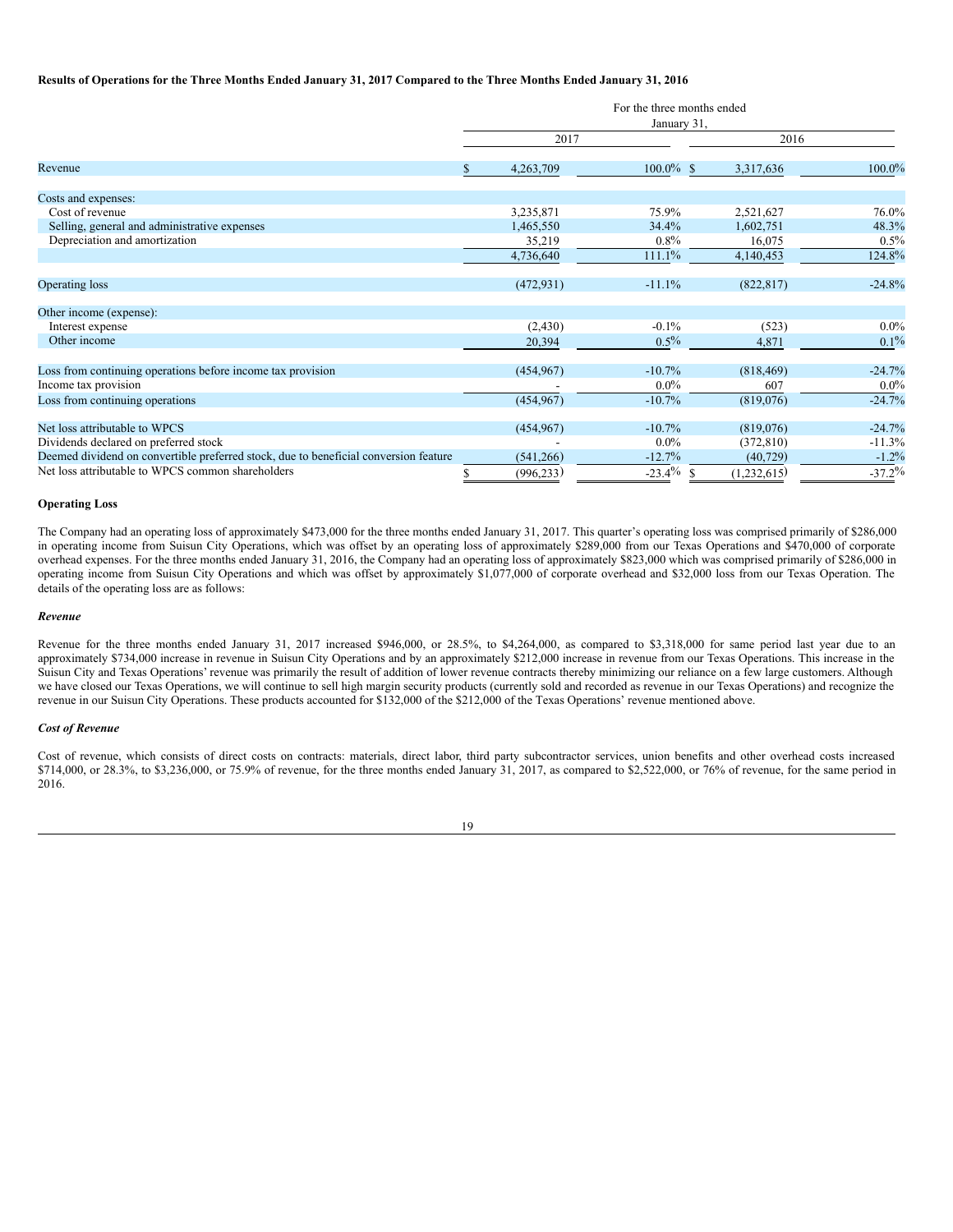#### *Selling, General and Administrative Expenses*

For the three months ended January 31, 2017, total selling, general and administrative expenses decreased \$137,000 or 8.6% to \$1,466,000 as compared to \$1,603,000 for the same period in 2016, which was primarily due to \$307,000 of increased expenses in our Texas Operations and an increase in expense in our Suisun City Operations of \$163,000, but offset by lower corporate expenses of \$607,000. The Texas Operations had minimal expenses during the three months ended January 31, 2016, the increase in expenses at our Suisun Operation were primarily due to an increased salary expense for the addition of business development personnel while the lower corporate overhead was comprised primarily of lower stock option compensation expense.

### *Depreciation and Amortization*

For the three months ended January 31, 2017, depreciation and amortization was approximately \$35,000 as compared to approximately \$16,000 for the same quarter in 2016, due primarily to the addition of vehicles and office furniture in our Texas Operations.

### **Loss from Continuing Operations**

The Company had a net loss from continuing operations of \$455,000 for the three months ended January 31, 2017 as compared to a loss of \$819,000 for the same period in 2016. Loss from continuing operations is determined by adjusting the operating loss by the following items:

### *Interest Expense*

For the three months ended January 31, 2017 and 2016, interest expense was approximately \$2,400 and \$500, respectively.

### *Other Income*

During the quarter ended January 31, 2017, the Company recognized \$20,000 in other income upon the negotiated settlement of certain accounts payable to an outside vendor as compared to miscellaneous other income of approximately \$5,000 for the same period last year.

## *Net Loss Attributable to WPCS Common Shareholders*

The Company incurred a net loss attributable to WPCS common shareholders of \$996,000 for the three months ended January 31, 2017 as compared to a net loss attributable to WPCS common shareholders of \$1,233,000 for the same period in 2016. The following items are the adjustments to the loss from continuing operations that result in determining the net loss attributable to WPCS common shareholders: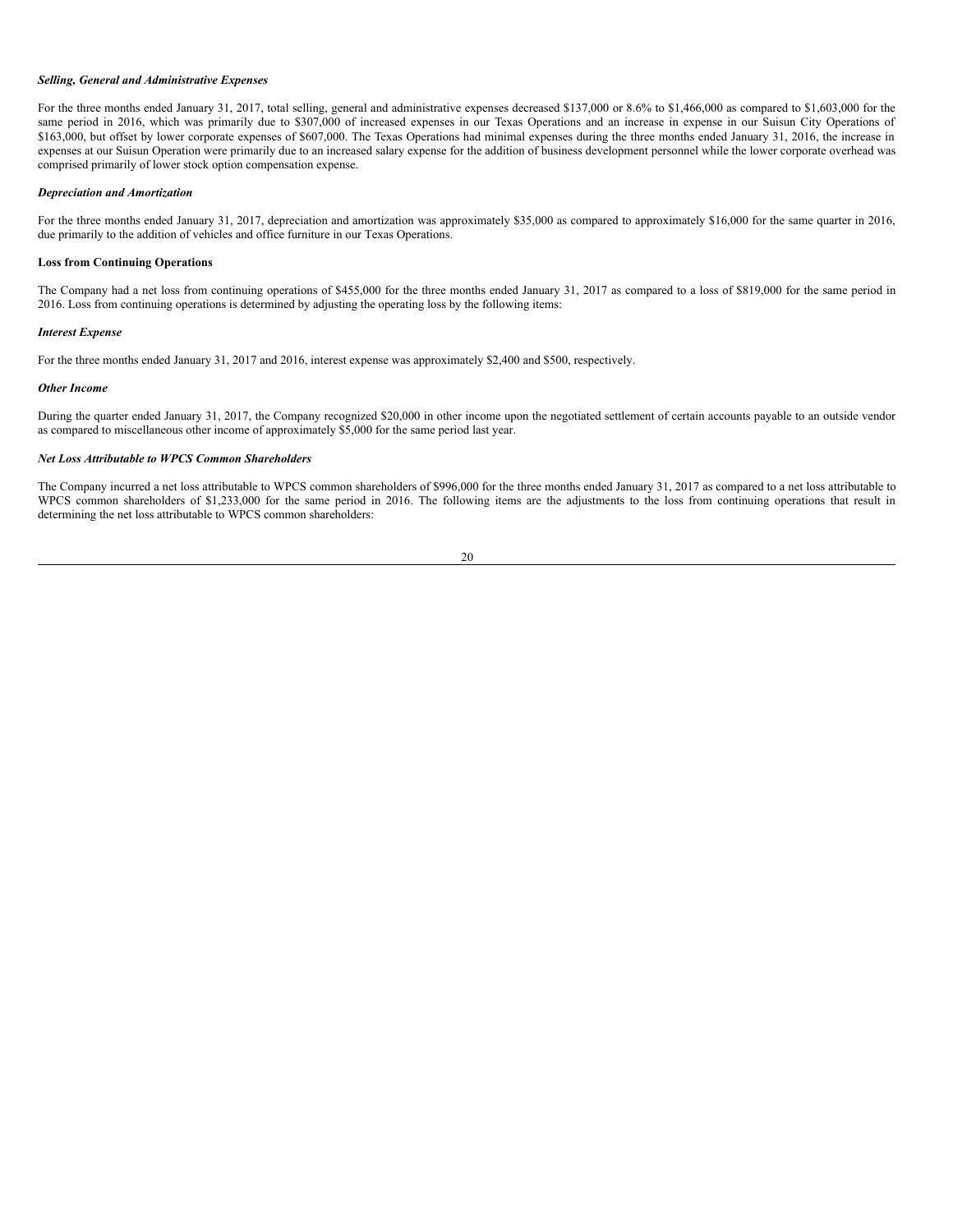## *Dividends Declared on Preferred Stock*

As a result of the issuance of preferred stock, we declared dividends and make-whole dividends of \$0 for the three months ended January 31, 2017 as compared to \$373,000 for the same period in 2016. These dividends are non-cash and were paid in common shares. As of December 31, 2015, the Company is no longer required to pay any such dividends on any outstanding preferred stock. In addition, as a result of the conversion of some of our Series H-1 Shares during the three months ended January 31, 2017 we recognized deemed dividends due to the beneficial conversion feature associated with the shares converted of \$541,000 compared to \$41,000 for the same period last year.

# Results of Operations for the Nine Months Ended January 31, 2017 Compared to the Nine Months Ended January 31, 2016

|                                                                                      | For the nine months ended<br>January 31. |             |              |      |             |           |
|--------------------------------------------------------------------------------------|------------------------------------------|-------------|--------------|------|-------------|-----------|
|                                                                                      | 2017                                     |             |              | 2016 |             |           |
| Revenue                                                                              |                                          | 12,527,872  | $100.0\%$ \$ |      | 11,605,880  | $100.0\%$ |
| Costs and expenses:                                                                  |                                          |             |              |      |             |           |
| Cost of revenue                                                                      |                                          | 9.690.566   | 77.3%        |      | 9,263,395   | 79.8%     |
| Selling, general and administrative expenses                                         |                                          | 4,385,862   | 35.0%        |      | 5,470,760   | 47.1%     |
| Depreciation and amortization                                                        |                                          | 83,914      | 0.7%         |      | 45,537      | 0.4%      |
|                                                                                      |                                          | 14,160,342  | 113.0%       |      | 14,779,692  | 127.3%    |
| Operating loss                                                                       |                                          | (1,632,470) | $-13.0\%$    |      | (3,173,812) | $-27.3%$  |
| Other income (expense):                                                              |                                          |             |              |      |             |           |
| Interest expense                                                                     |                                          | (5,440)     | $0.0\%$      |      | (2,021)     | $0.0\%$   |
| Income from Section 16 settlement                                                    |                                          |             | $0.0\%$      |      | 400,000     | 3.4%      |
| Income from arbitration settlement                                                   |                                          | 1,180,902   | 9.4%         |      |             | $0.0\%$   |
| Other income                                                                         |                                          | 142,828     | 1.1%         |      | 1,965       | $0.0\%$   |
| Loss from continuing operations before income tax provision                          |                                          | (314, 180)  | $-2.5%$      |      | (2,773,868) | $-23.9%$  |
| Income tax provision                                                                 |                                          | 2,567       | $0.0\%$      |      | 1,706       | $0.0\%$   |
| Loss from continuing operations                                                      |                                          | (316,747)   | $-2.5%$      |      | (2,775,574) | $-23.9%$  |
| Discontinued operations:                                                             |                                          |             |              |      |             |           |
| Income from discontinued operations                                                  |                                          |             | $0.0\%$      |      | 41,261      | 0.4%      |
| Gain from disposal                                                                   |                                          |             | $0.0\%$      |      | 837,720     | 7.2%      |
| Consolidated net loss                                                                |                                          | (316,747)   | $-2.5%$      |      | (1,896,593) | $-16.3%$  |
| Net loss attributable to noncontrolling interest                                     |                                          |             | $0.0\%$      |      | 16,505      | 0.1%      |
| Net loss attributable to WPCS                                                        |                                          | (316,747)   | $-2.5%$      |      | (1,913,098) | $-16.4%$  |
| Dividends declared on preferred stock                                                |                                          |             | $0.0\%$      |      | (4,742,768) | $-40.9%$  |
| Deemed dividend on convertible preferred stock, due to beneficial conversion feature |                                          | (560,990)   | $-4.5%$      |      | (744, 499)  | $-6.4%$   |
| Net loss attributable to WPCS common shareholders                                    |                                          | (877, 737)  | $-7.0\%$ \$  |      | (7,400,365) | $-63.7%$  |

# **Operating Loss**

The Company had an operating loss of approximately \$1,632,000 for the nine months ended January 31, 2017. This period's operating loss was comprised primarily of \$833,000 in operating income from our Suisun City Operations, which was offset by an operating loss of approximately \$951,000 from our Texas Operations and \$1,514,000 of corporate overhead expenses. For the nine months ended January 31, 2016, the Company had an operating loss of approximately \$3,174,000 which was comprised primarily of \$886,000 in operating income from Suisun City Operations and which was offset by approximately \$4,028,000 of corporate overhead, of which \$2,174,000 was related to non cash stock compensation expense and \$32,000 of loss in our Texas Operation. The details of the operating loss are as follows:

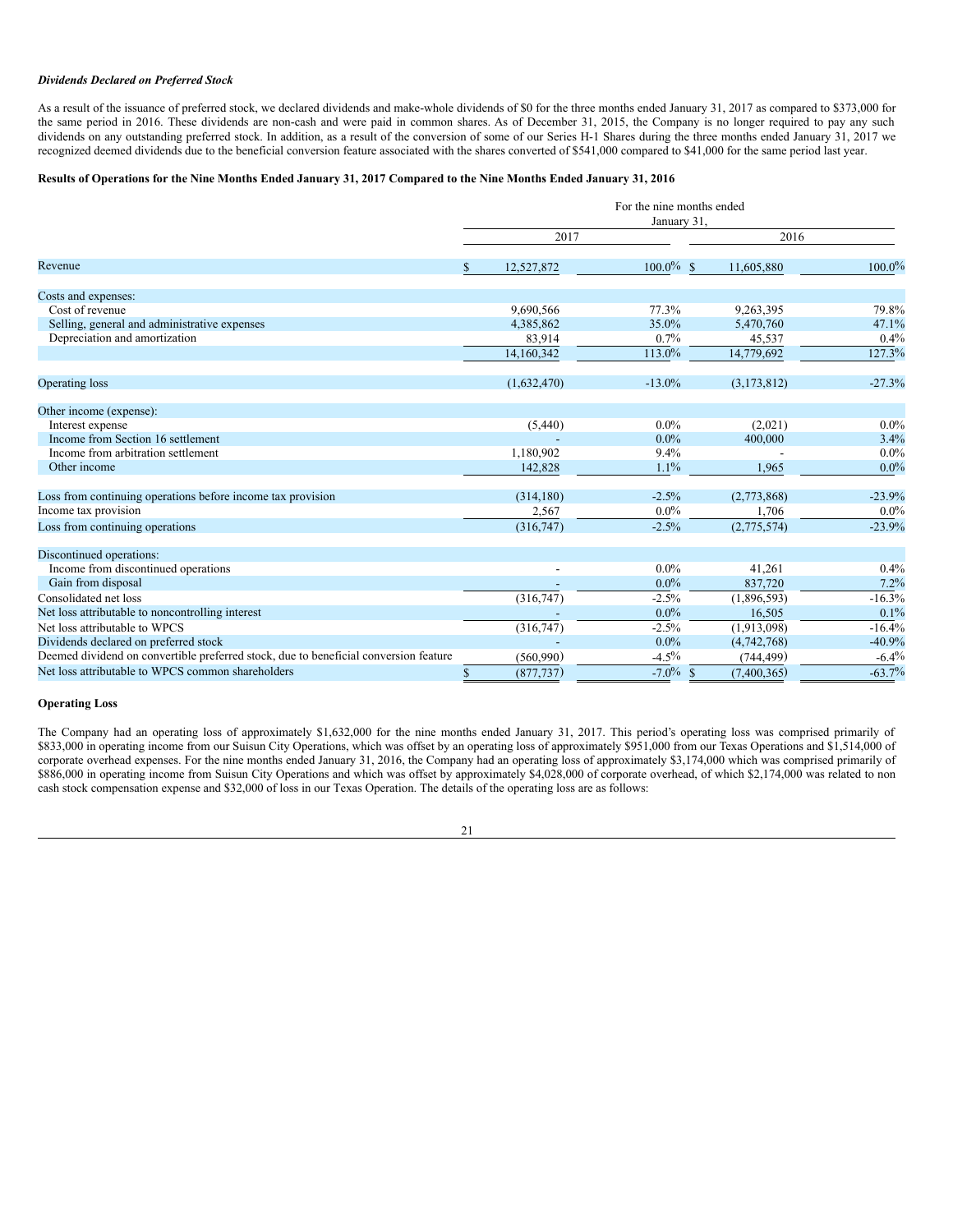#### *Revenue*

Revenue for the nine months ended January 31, 2017 increased \$922,000, or 7.9%, to \$12,528,000, as compared to \$11,606,000 for same period last year due to an approximately \$41,000 increase in revenue in our Suisun City Operations and by an approximately \$881,000 increase in revenue from our Texas Operations. Although we have closed our Texas Operations, we will continue to sell high margin security products (currently sold and recorded as revenue in our Texas Operations) and recognize the revenue in our Suisun City Operations. These products accounted for \$250,000 of the \$881,000 of the Texas Operations' revenue mentioned above.

#### *Cost of Revenue*

Cost of revenue, which consists of direct costs on contracts: materials, direct labor, third party subcontractor services, union benefits and other overhead costs increased \$428,000, or 4.6%, to \$9,691,000, or 77.4% of revenue, for the nine months ended January 31, 2017, as compared to \$9,263,000, or 79.8% of revenue, for the same period in 2016. This decrease in the cost of sales as a percentage of revenue (higher gross margin) is due to the increase in the number of contracts we have entered into, that provide lower revenue, but higher margin.

# *Selling, General and Administrative Expenses*

For the nine months ended January 31, 2017, total selling, general and administrative expenses decreased \$1,085,000 or 19.8% to \$4,386,000 as compared to \$5,471,000 for the same period in 2016, which was primarily due to \$1,118,000 of increased expenses in our Texas Operations and increase in expense in our Suisun City Operations of \$311,000 but offset by lower corporate expenses of \$2,514,000. The Texas Operations had minimal expenses during the nine months ended January 31, 2016, the increase in expenses at our Suisun City Operations were primarily due to increase salary expense for the addition of business development personnel, while the lower corporate overhead was comprised primarily of lower stock option compensation expense and professional fees.

#### *Depreciation and Amortization*

For the nine months ended January 31, 2017, depreciation and amortization was approximately \$84,000 as compared to approximately \$46,000 for the same period in 2016, due primarily to the addition of vehicles and office furniture in our Texas Operations.

#### **Loss from Continuing Operations**

The Company had net loss from continuing operations of \$317,000 for the nine months ended January 31, 2017 as compared to a loss of \$2,776,000 for the same period in 2016. Loss from continuing operations is determined by adjusting the operating loss by the following items:

### *Interest Expense*

For the nine months ended January 31, 2017 and 2016, interest expense was approximately \$5,000 and \$2,000, respectively.

#### *Income from Section 16 Settlement*

During the nine months ended January 31, 2017 and 2016, the Company recorded income of \$0 and \$400,000, respectively, for forgiveness of certain promissory notes as part of the settlements with certain note holders who were the remaining defendants named in a Section 16 litigation brought by a shareholder of WPCS.

#### *Income from Arbitration Settlement*

During the nine months ended January 31, 2017, the Company received \$1,150,000 in connection with a global settlement agreement and mutual release to resolve all existing disputes and claims regarding the construction of the Cooper Medical School at Rowan University, located in Camden, New Jersey, in which the Company served as an electrical prime contractor.

During the nine months ended January 31, 2017, the Company received \$30,000 in connection with a settlement of an outstanding contract in our Suisun City Operations.

#### *Other Income*

During the nine months ended January 31, 2017, the Company recognized \$138,000 in other income upon the negotiated settlement of certain accounts payable to an outside vendor and miscellaneous other income of approximately \$4,000.

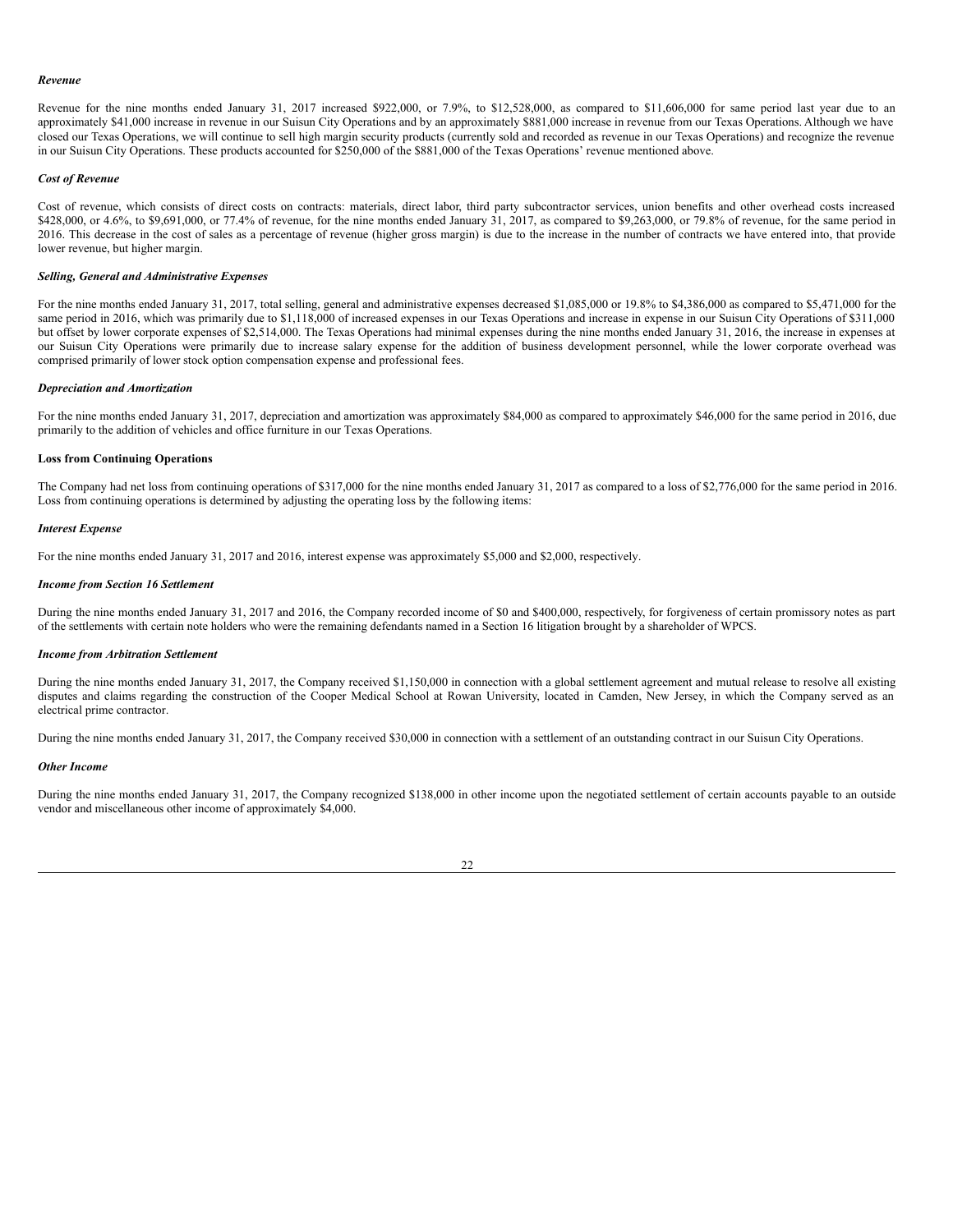#### *Net Loss Attributable to WPCS Common Shareholders*

The Company had net loss attributable to WPCS common shareholders of \$878,000 for the nine months ended January 31, 2017 as compared to a net loss attributable to WPCS common shareholders of \$7,400,000 for the same period in 2016. The following items are the adjustments to the loss from continuing operations that result in determining the net loss attributable to WPCS common shareholders:

## *Income From Discontinued Operations*

As a result of the sale of the China Operations, we have recorded all activity related to that operation as income from discontinued operations. The cumulative effect is no income or loss for the nine months ended January 31, 2017 as compared to net income and a gain on disposal of \$879,000 for the same period in 2016.

## *Dividends Declared on Preferred Stock*

As a result of the issuance of preferred stock, we declared dividends and make-whole dividends of \$0 for the nine months ended January 31, 2017 as compared to \$4,743,000 for the same period in 2016. These dividends are non-cash and were paid in common shares. As of December 31, 2015, the Company is no longer required to pay any such dividends on any outstanding preferred stock. In addition, as a result of the issuance and conversion of some of our Series H-1 Shares during the nine months ended January 31, 2017 and 2016 we recognized deemed dividends of \$561,000 and \$744,000, respectively due to the beneficial conversion feature associated with these shares.

### *Ef ects of Inflation*

Inflation has not had a material impact on our business.

### *Liquidity and Capital Resources as of January 31, 2017*

As of January 31, 2017, we had working capital of approximately \$2,105,000, which consisted of current assets of approximately \$6,459,000 and current liabilities of approximately \$4,354,000. This compares to working capital of approximately \$2,061,000 at April 30, 2016. The current liabilities as presented in the balance sheet at January 31, 2017 primarily include approximately \$1,810,000 of accounts payable and accrued expenses and approximately \$2,481,000 of billings in excess of costs and estimated earnings on uncompleted contracts.

During the quarter ended January 31, 2017, we raised approximately \$462,000 from the sale of Series H-2 Shares and warrants, as disclosed in our Current Report on Form 8-K filed with the SEC on December 22, 2016, to support our cash position.

Our cash and cash equivalents balance at January 31, 2017 was approximately \$2,341,000.

The Company's future plans and growth are dependent on its ability to increase revenues and continue its business development efforts surrounding its contract award backlog. If the Company continues to incur losses and revenues do not generate from the backlog as expected, the Company may need to raise additional capital to expand its business and continue as a going concern. The Company currently anticipates that its current cash position will be sufficient to meet its working capital requirements to continue its sales and marketing efforts for at least 12 months from the filing date of this report. If in the future the Company's plans or assumptions change or prove to be inaccurate, the Company may need to raise additional funds through public or private debt or equity offerings, financings, corporate collaborations, or other means. The Company may also be required to reduce operating expenditures or investments in its infrastructure.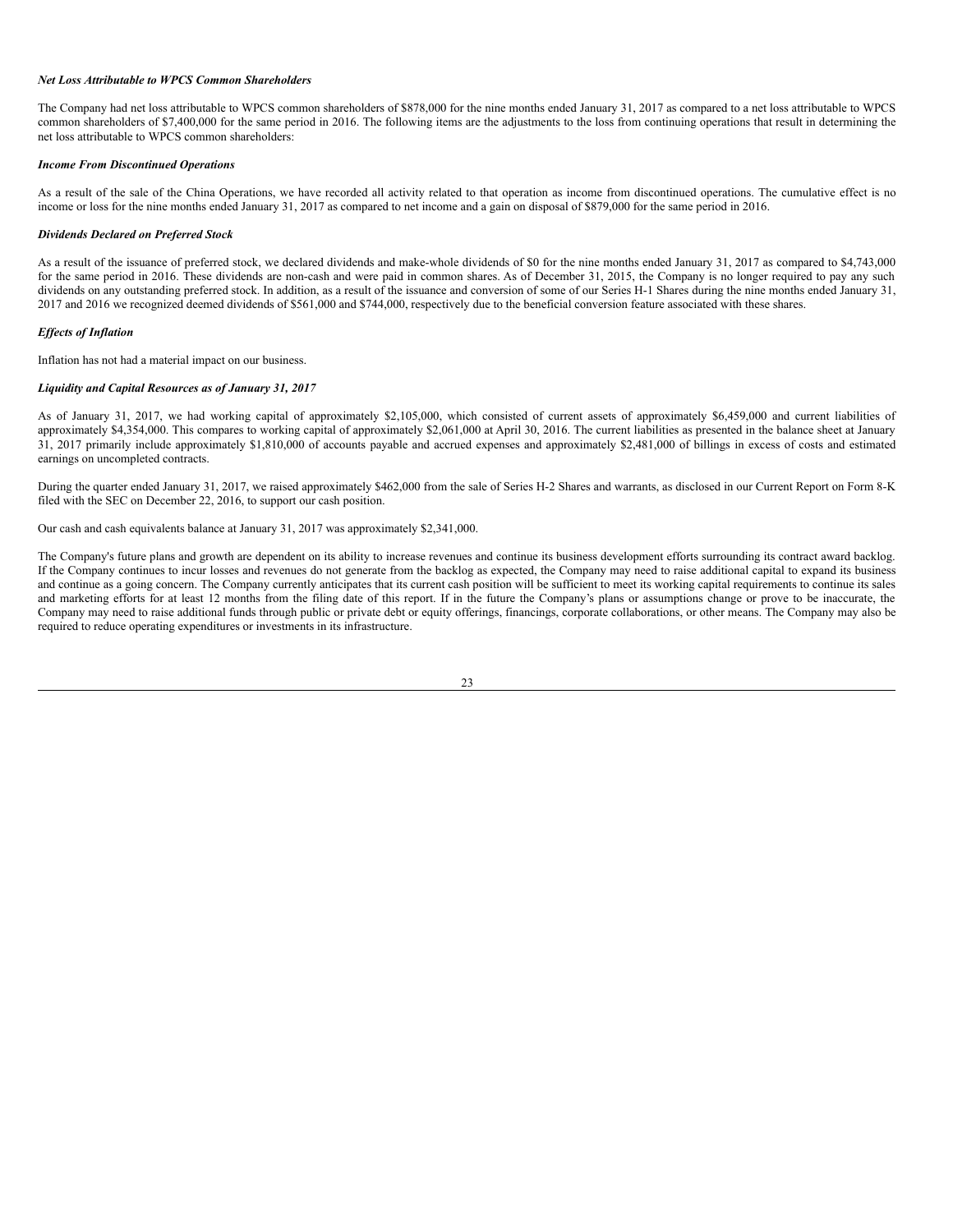#### *Backlog*

As of January 31, 2017, we had a backlog of unfilled orders of approximately \$17,138,000 as compared to approximately \$13,200,000 at April 30, 2016. We define backlog as the value of work-in-hand to be provided for customers as of a specific date where the following conditions are met (with the exception of engineering change orders): (i) the price of the work to be done is fixed; (ii) the scope of the work to be done is fixed, both in definition and amount; and (iii) there is a written contract, purchase order, agreement or other documentary evidence which represents a firm commitment by the customer to pay us for the work to be performed. These backlog amounts are based on contract values and purchase orders and may not result in actual receipt of revenue in the originally anticipated period or at all. We have experienced variances in the realization of our backlog because of project delays or cancellations resulting from external market factors and economic factors beyond our control and we may experience such delays or cancellations in the future. Backlog does not include new firm commitments that may be awarded to us by our customers from time to time in future periods. These new project awards could be started and completed in this same future period. Accordingly, our backlog does not necessarily represent the total revenue that could be earned by us in future periods.

# *Of -Balance Sheet Arrangements*

We have no off-balance sheet arrangements other than operating lease commitments.

#### *Critical Accounting Policies*

Our discussion and analysis of our financial condition and results of operations are based on our financial statements, which have been prepared in accordance with U.S. GAAP. The preparation of these financial statements requires us to make estimates and judgments that affect our reported amounts of assets, liabilities, revenues and expenses.

On an ongoing basis, we evaluate our estimates and judgments, including those related to accrued expenses and stock-based compensation. We based our estimates on historical experience and on various other assumptions that we believe to be reasonable under the circumstances, the results of which form the basis for making judgments about the carrying values of assets and liabilities and the reported amounts of revenues and expenses that are not readily apparent from other sources. Actual results may differ from these estimates.

Our critical accounting policies and significant estimates are detailed in the Form 10-K for the year ended April 30, 2016. Our critical accounting policies and significant estimates have not changed substantially from those previously disclosed in the Form 10-K.

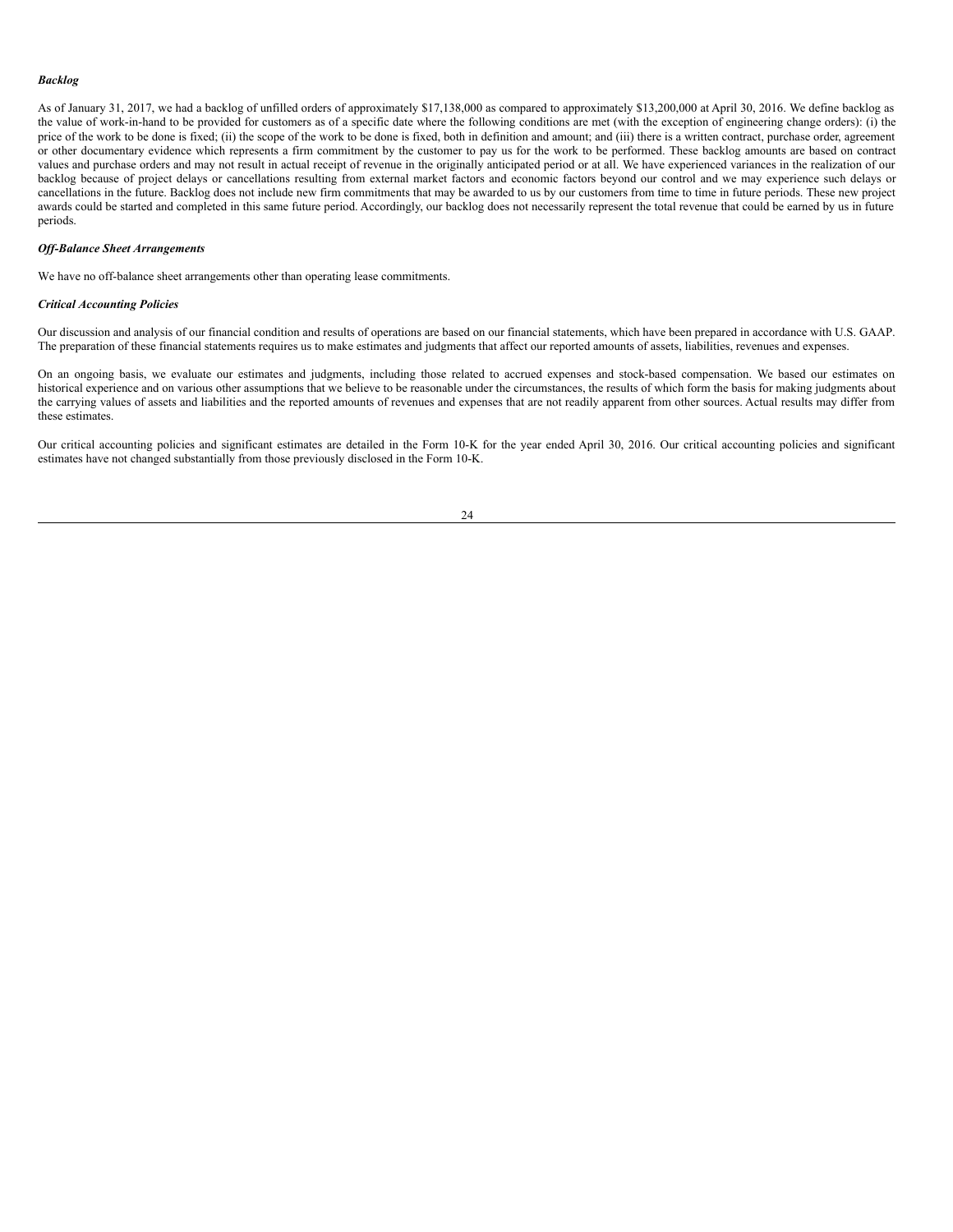# <span id="page-24-0"></span>**ITEM 3 - QUANTITATIVE AND QUALITATIVE DISCLOSURES ABOUT MARKET RISK**

Not applicable.

# <span id="page-24-1"></span>**ITEM 4 - CONTROLS AND PROCEDURES**

# *(a) Evaluation of disclosure controls and procedures.*

Our management, with the participation of our chief executive officer and chief financial officer, evaluated the effectiveness of our disclosure controls and procedures pursuant to Rule 13a-15 under the Securities Exchange Act of 1934 as of the end of the period covered by this Quarterly Report on Form 10-Q. In designing and evaluating the disclosure controls and procedures, management recognizes that any controls and procedures, no matter how well designed and operated, can provide only reasonable assurance of achieving the desired control objectives. In addition, the design of disclosure controls and procedures must reflect the fact that there are resource constraints and that management is required to apply its judgment in evaluating the benefits of possible controls and procedures relative to their costs.

Based on our evaluation, our chief executive officer and chief financial officer concluded that, as of January 31, 2017, our disclosure controls and procedures are designed at a reasonable assurance level and are effective to provide reasonable assurance that information we are required to disclose in reports that we file or submit under the Exchange Act is recorded, processed, summarized and reported within the time periods specified in Securities and Exchange Commission rules and forms, and that such information is accumulated and communicated to our management, including our chief executive officer and chief financial officer, as appropriate, to allow timely decisions regarding required disclosure.

#### *(b) Changes in internal control over financial reporting.*

There were no changes in our internal control over financial reporting that occurred during the quarter ended January 31, 2017 that have materially affected, or are reasonably likely to materially affect, our internal control over financial reporting.

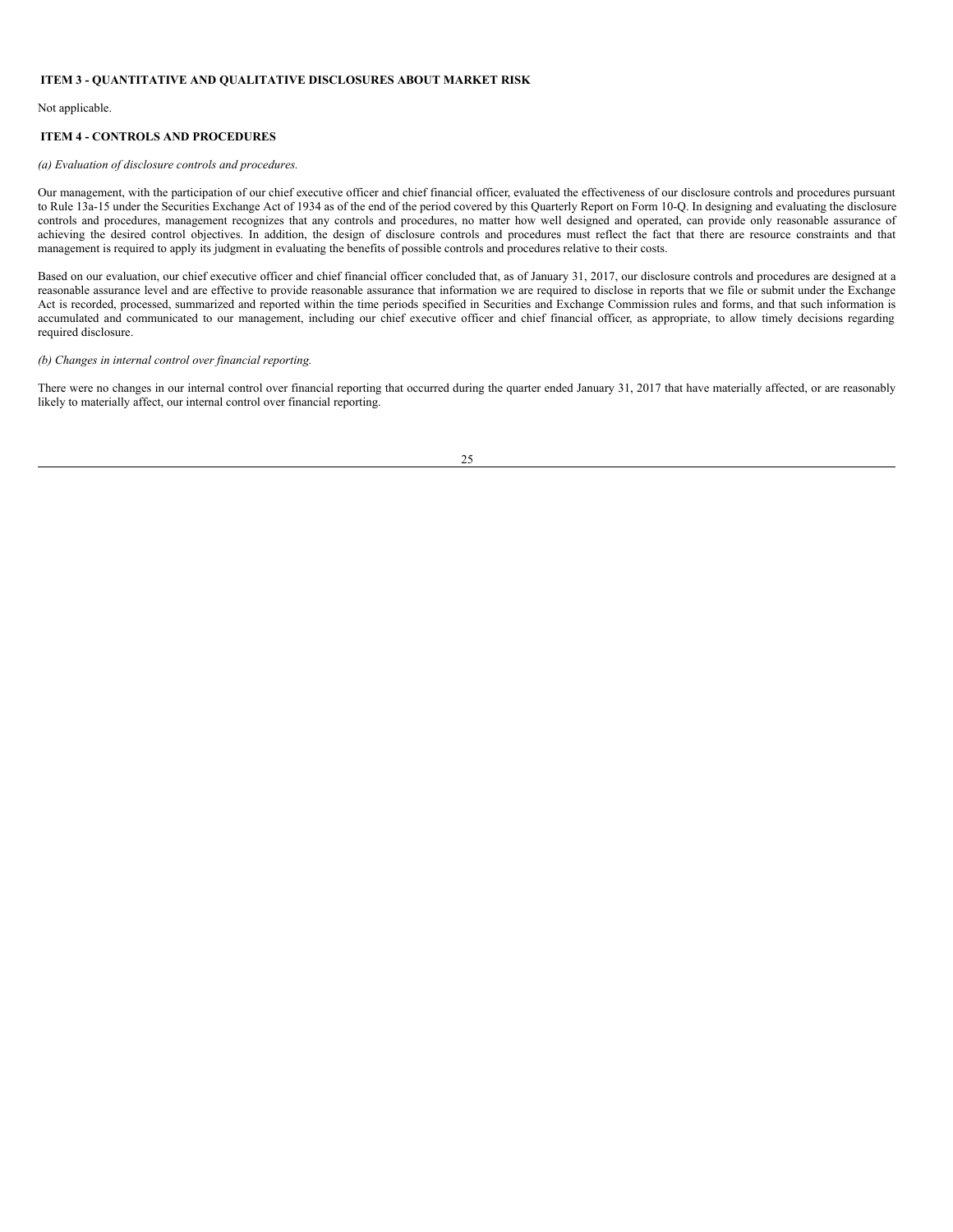# **PART II - OTHER INFORMATION**

# **ITEM 1. LEGAL PROCEEDINGS**

From time to time, we may become involved in various lawsuits and legal proceedings that arise in the ordinary course of our business. The impact and outcome of litigation, if any, is subject to inherent uncertainties, and any adverse result in these or other matters may arise from time to time that could harm our business. We are not currently aware of any such legal proceedings or claims to which we are a party or of which any of our property is subject that we believe will have a material adverse effect on our business, financial condition, or results of operations.

# <span id="page-25-0"></span>**ITEM 1A. RISK FACTORS**

Not required.

# <span id="page-25-1"></span>**ITEM 2. UNREGISTERED SALES OF EQUITY SECURITIES AND USE OF PROCEEDS**

None that have not been disclosed on Form 8-K filed with the SEC.

# <span id="page-25-2"></span>**ITEM 3. DEFAULTS UPON SENIOR SECURITIES**

None.

# <span id="page-25-3"></span>**ITEM 4. MINE SAFETY DISCLOSURES**

Not applicable.

# <span id="page-25-4"></span>**ITEM 5. OTHER INFORMATION**

(a) There is no information required to be disclosed on Form 8-K during the period covered by this Form 10-Q that was not so reported.

(b) There were no material changes to the procedures by which security holders may recommend nominees to the Company's board of directors during the quarter ended January 31, 2017.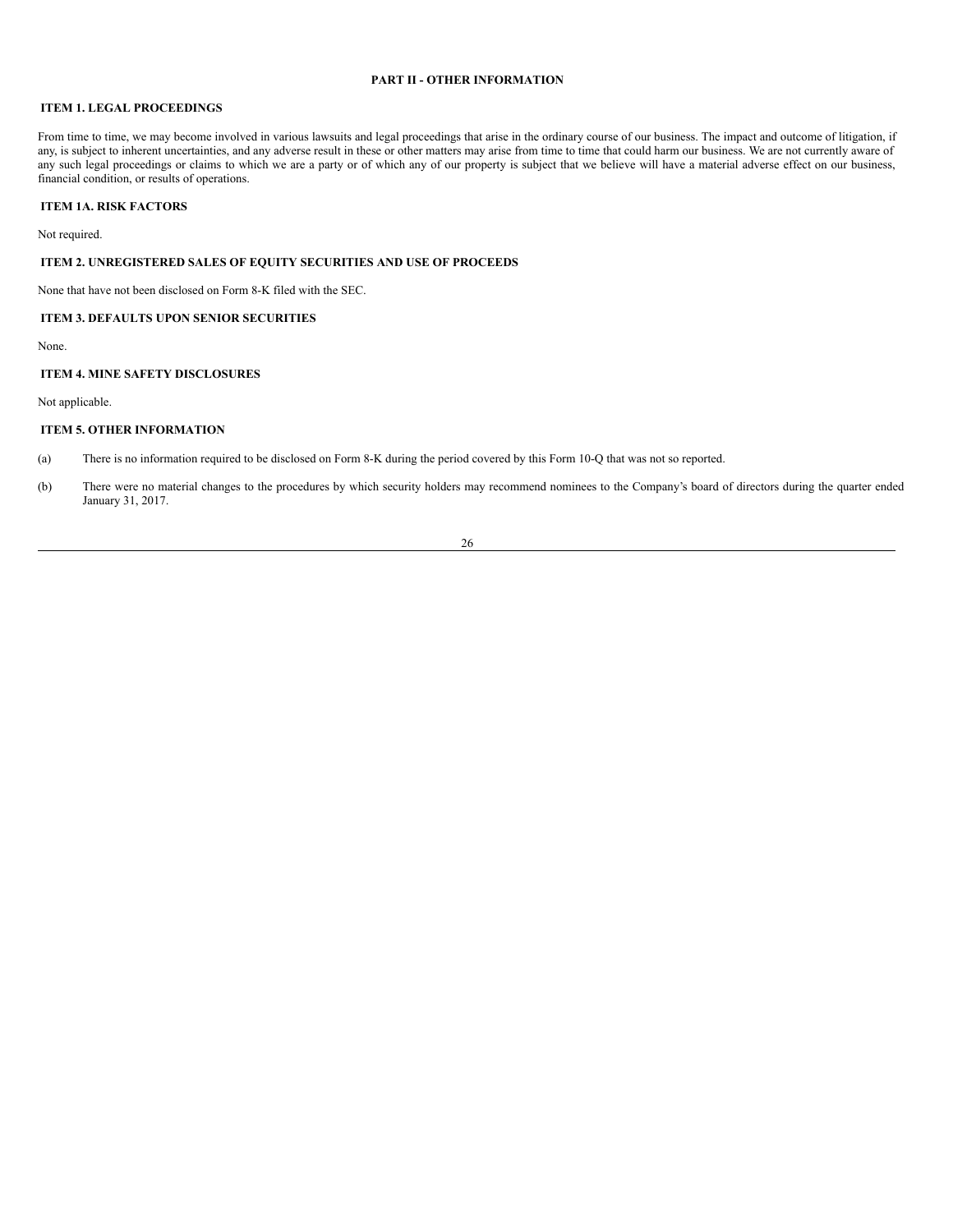# <span id="page-26-0"></span>**ITEM 6. EXHIBITS**

- 3.1 Certificate of Incorporation, as amended, incorporated by reference to Exhibit 3.1 of WPCS International Incorporated's registration statement on Form SB-2 filed April 7, 2006.
- 3.2 Certificate of Amendment to the Certificate of Incorporation, filed with the Delaware Secretary of State on December 9, 2008, incorporated by reference to Exhibit 3.02 of WPCS International Incorporated's Annual Report on Form 10-K filed July 29, 2015.
- 3.3 Certificate of Amendment to the Certificate of Incorporation, filed with the Delaware Secretary of State on March 4, 2013, incorporated by reference to Exhibit 3.01 of WPCS International Incorporated's Current Report on Form 8-K filed March 4, 2013.
- 3.4 Certificate of Amendment to the Certificate of Incorporation, filed with the Delaware Secretary of State on May 16, 2013 and effective May 28, 2013, incorporated by reference to Exhibit 3.01 of WPCS International Incorporated's Current Report on Form 8-K filed May 28, 2013.
- 3.5 Certificate of Correction to the Certificate of Amendment to the Certificate of Incorporation, filed with the Delaware Secretary of State on December 19, 2014, incorporated by reference to Exhibit 3.1 of WPCS International Incorporated's Current Report on Form 8-K filed December 19, 2014.
- 3.6 Certificate of Amendment to the Certificate of Incorporation, filed with the Delaware Secretary of State on April 16, 2015 and effective April 20, 2015, incorporated by reference to Exhibit 3.1 of WPCS International Incorporated's Current Report on Form 8-K filed April 16, 2015.
- 3.7 Certificate of Designations, Preferences and Rights of Series F Convertible Preferred Stock, filed with the Secretary of State of the State of Delaware on September 30, 2014, incorporated by reference to Exhibit 3.01 of WPCS International Incorporated's Current Report on Form 8-K filed October 3, 2014.
- 3.8 Certificate of Designations, Preferences and Rights of the Series G Convertible Preferred Stock, filed with the Secretary of State of the State of Delaware on September 30, 2014, incorporated by reference to Exhibit 3.02 of WPCS International Incorporated's Current Report on Form 8-K filed October 3, 2014.
- 3.9 Certificate of Designations, Preferences and Rights of Series F-1 Convertible Preferred Stock, filed with the Secretary of State of the State of Delaware on November 20, 2014, incorporated by reference to Exhibit 3.01 of WPCS International Incorporated's Current Report on Form 8-K filed November 20, 2014.
- 3.10 Certificate of Designations, Preferences and Rights of Series G-1 Convertible Preferred Stock, filed with the Secretary of State of the State of Delaware on November 20, 2014, incorporated by reference to Exhibit 3.02 of WPCS International Incorporated's Current Report on Form 8-K filed November 20, 2014.
- 3.11 Certificate of Designations, Preferences and Rights of Series H Convertible Preferred Stock, filed with the Secretary of State of the State of Delaware on June 30, 2015, incorporated by reference to Exhibit 3.1 of WPCS International Incorporated's Current Report on Form 8-K filed July 1, 2015.
- 3.12 Certificate of Designations, Preferences and Rights of Series H-1 Convertible Preferred Stock, filed with the Secretary of State of the State of Delaware on July 14, 2015, incorporated by reference to Exhibit 3.1 of WPCS International Incorporated's Current Report on Form 8-K filed July 15, 2015.
- 3.13 Certificate of Designations, Preferences and Rights of Series H-2 Convertible Preferred Stock, filed with the Secretary of State of the State of Delaware on December 20, 2016, incorporated by reference to Exhibit 3.1 of WPCS International Incorporated's Current Report on Form 8-K filed December 22, 2016.
- 3.14 Amended and Restated Bylaws of WPCS International Incorporated as of January 12, 2016, incorporated by reference to Exhibit 3.1 of WPCS International Incorporated's Current Report on Form 8-K filed January 13, 2016.
- 10.1 Securities Purchase Agreement, dated December 21, 2016, incorporated by reference to Exhibit 10.1 of WPCS International Incorporated's Current Report on Form 8-K filed December 22, 2016.
- 10.2 Form of Warrant, incorporated by reference to Exhibit 10.2 of WPCS International Incorporated's Current Report on Form 8-K filed December 22, 2016.
- 10.3 Registration Rights Agreement, dated December 21, 2016, incorporated by reference to Exhibit 10.3 of WPCS International Incorporated's Current Report on Form 8-K filed December 22, 2016.
- 31.1\* Certification of Chief Executive Officer pursuant to Exchange Act Rules 13a-14(a) and 15d-14(a), as adopted pursuant to Section 302 of the Sarbanes-Oxley Act of 2002
- 31.2\* Certification of Chief Financial Officer pursuant to Exchange Act Rules 13a-14(a) and 15d-14(a), as adopted pursuant to Section 302 of the Sarbanes-Oxley Act of 2002
- 32.1\*\* Certification of Chief Executive Officer pursuant to 18 U.S.C. Section 1350, as adopted pursuant to Section 906 of the Sarbanes-Oxley Act of 2002
- 32.2\*\* Certification of Chief Financial Officer pursuant to 18 U.S.C. Section 1350, as adopted pursuant to Section 906 of the Sarbanes-Oxley Act of 2002
- 101.INS\* XBRL Instance Document
- 101.SCH\* XBRL Taxonomy Extension Schema Document
- 101.CAL\* XBRL Taxonomy Extension Calculation Linkbase Document
- 101.DEF\* XBRL Taxonomy Extension Definition Linkbase Document
- 101.LAB\* XBRL Taxonomy Extension Label Linkbase Document
- 101.PRE\* XBRL Taxonomy Extension Presentation Linkbase Document
- **Filed herewith**
- Furnished herewith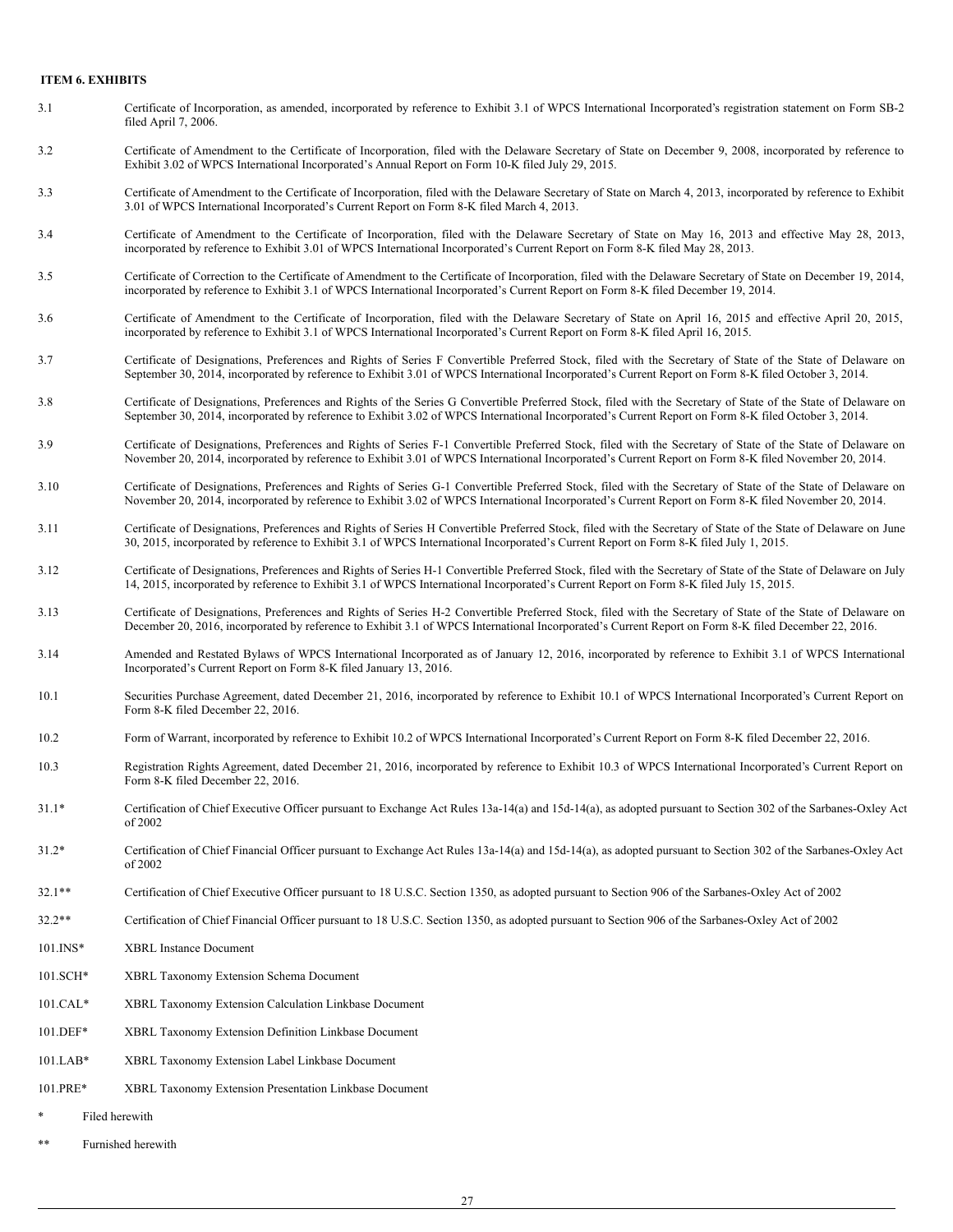# <span id="page-27-0"></span>**SIGNATURES**

Pursuant to the requirements of the Securities Exchange Act of 1934, the registrant has duly caused this report to be signed on its behalf by the undersigned thereunto duly authorized.

# **WPCS INTERNATIONAL INCORPORATED**

By: /s/ Sebastian Giordano

Name: Sebastian Giordano Title: Chief Executive Officer

By: /s/ David Allen

Name: David Allen Title: Chief Financial Officer

Date: March 15, 2017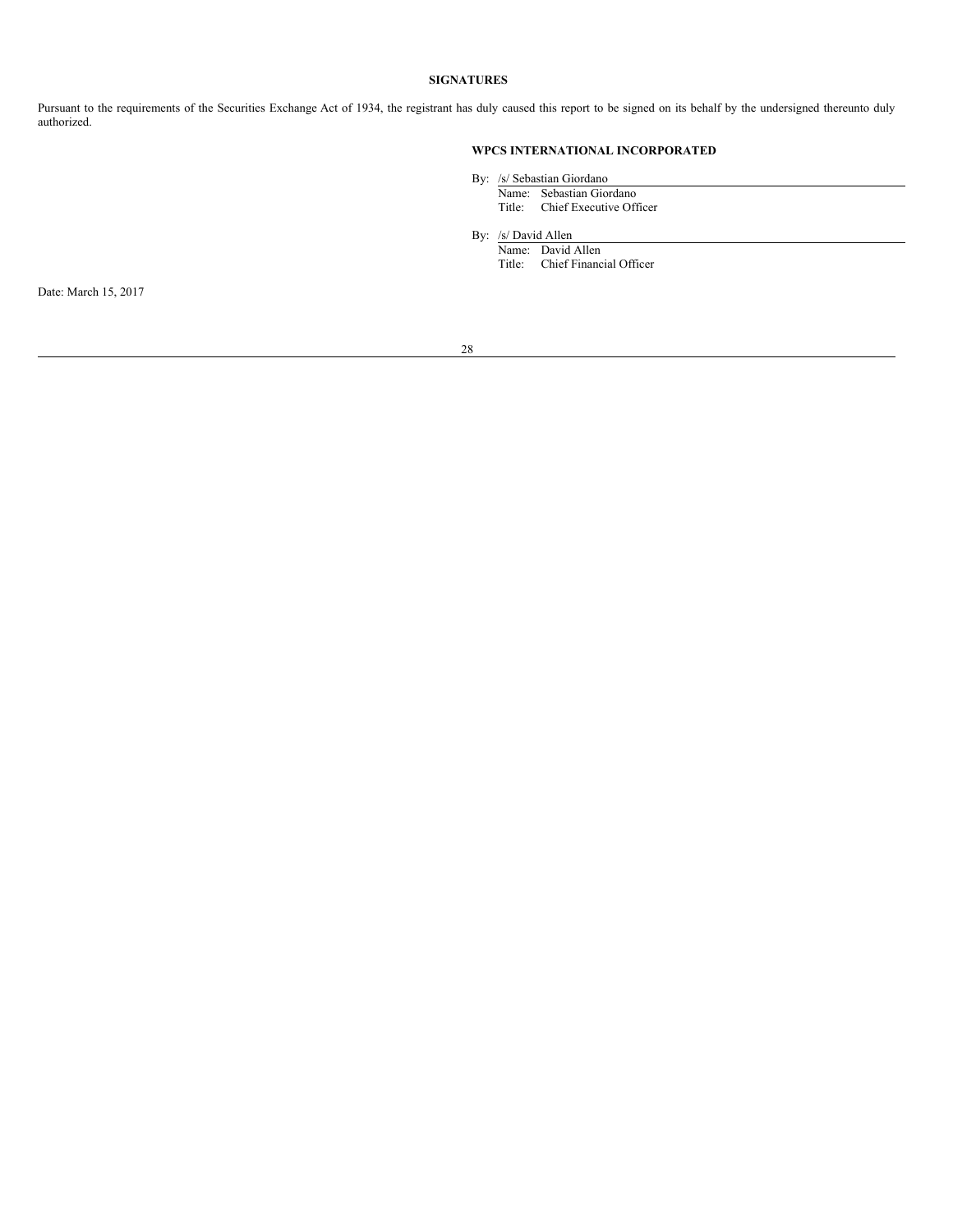# **Index to Exhibits**

| <b>Exhibit</b><br><b>Number</b> |                | Exhibit                                                                                                                                                                                                                                                                                                                |  |  |  |  |  |
|---------------------------------|----------------|------------------------------------------------------------------------------------------------------------------------------------------------------------------------------------------------------------------------------------------------------------------------------------------------------------------------|--|--|--|--|--|
| 3.1                             |                | Certificate of Incorporation, as amended, incorporated by reference to Exhibit 3.1 of WPCS International Incorporated's registration statement on Form SB-2<br>filed April 7, 2006.                                                                                                                                    |  |  |  |  |  |
| 3.2                             |                | Certificate of Amendment to the Certificate of Incorporation, filed with the Delaware Secretary of State on December 9, 2008, incorporated by reference to<br>Exhibit 3.02 of WPCS International Incorporated's Annual Report on Form 10-K filed July 29, 2015.                                                        |  |  |  |  |  |
| 3.3                             |                | Certificate of Amendment to the Certificate of Incorporation, filed with the Delaware Secretary of State on March 4, 2013, incorporated by reference to<br>Exhibit 3.01 of WPCS International Incorporated's Current Report on Form 8-K filed March 4, 2013.                                                           |  |  |  |  |  |
| 3.4                             |                | Certificate of Amendment to the Certificate of Incorporation, filed with the Delaware Secretary of State on May 16, 2013 and effective May 28, 2013,<br>incorporated by reference to Exhibit 3.01 of WPCS International Incorporated's Current Report on Form 8-K filed May 28, 2013.                                  |  |  |  |  |  |
| 3.5                             |                | Certificate of Correction to the Certificate of Amendment to the Certificate of Incorporation, filed with the Delaware Secretary of State on December 19, 2014,<br>incorporated by reference to Exhibit 3.1 of WPCS International Incorporated's Current Report on Form 8-K filed December 19, 2014.                   |  |  |  |  |  |
| 3.6                             |                | Certificate of Amendment to the Certificate of Incorporation, filed with the Delaware Secretary of State on April 16, 2015 and effective April 20, 2015,<br>incorporated by reference to Exhibit 3.1 of WPCS International Incorporated's Current Report on Form 8-K filed April 16, 2015.                             |  |  |  |  |  |
| 3.7                             |                | Certificate of Designations, Preferences and Rights of Series F Convertible Preferred Stock, filed with the Secretary of State of the State of Delaware on<br>September 30, 2014, incorporated by reference to Exhibit 3.01 of WPCS International Incorporated's Current Report on Form 8-K filed October 3, 2014.     |  |  |  |  |  |
| 3.8                             |                | Certificate of Designations, Preferences and Rights of the Series G Convertible Preferred Stock, filed with the Secretary of State of the State of Delaware on<br>September 30, 2014, incorporated by reference to Exhibit 3.02 of WPCS International Incorporated's Current Report on Form 8-K filed October 3, 2014. |  |  |  |  |  |
| 3.9                             |                | Certificate of Designations, Preferences and Rights of Series F-1 Convertible Preferred Stock, filed with the Secretary of State of the State of Delaware on<br>November 20, 2014, incorporated by reference to Exhibit 3.01 of WPCS International Incorporated's Current Report on Form 8-K filed November 20, 2014.  |  |  |  |  |  |
| 3.10                            |                | Certificate of Designations, Preferences and Rights of Series G-1 Convertible Preferred Stock, filed with the Secretary of State of the State of Delaware on<br>November 20, 2014, incorporated by reference to Exhibit 3.02 of WPCS International Incorporated's Current Report on Form 8-K filed November 20, 2014.  |  |  |  |  |  |
| 3.11                            |                | Certificate of Designations, Preferences and Rights of Series H Convertible Preferred Stock, filed with the Secretary of State of the State of Delaware on June<br>30, 2015, incorporated by reference to Exhibit 3.1 of WPCS International Incorporated's Current Report on Form 8-K filed July 1, 2015.              |  |  |  |  |  |
| 3.12                            |                | Certificate of Designations, Preferences and Rights of Series H-1 Convertible Preferred Stock, filed with the Secretary of State of the State of Delaware on<br>July 14, 2015, incorporated by reference to Exhibit 3.1 of WPCS International Incorporated's Current Report on Form 8-K filed July 15, 2015.           |  |  |  |  |  |
| 3.13                            |                | Certificate of Designations, Preferences and Rights of Series H-2 Convertible Preferred Stock, filed with the Secretary of State of the State of Delaware on<br>December 20, 2016, incorporated by reference to Exhibit 3.1 of WPCS International Incorporated's Current Report on Form 8-K filed December 22, 2016.   |  |  |  |  |  |
| 3.14                            |                | Amended and Restated Bylaws of WPCS International Incorporated as of January 12, 2016, incorporated by reference to Exhibit 3.1 of WPCS International<br>Incorporated's Current Report on Form 8-K filed January 13, 2016.                                                                                             |  |  |  |  |  |
| 10.1                            |                | Securities Purchase Agreement, dated December 21, 2016, incorporated by reference to Exhibit 10.1 of WPCS International Incorporated's Current Report on<br>Form 8-K filed December 22, 2016.                                                                                                                          |  |  |  |  |  |
| 10.2                            |                | Form of Warrant, incorporated by reference to Exhibit 10.2 of WPCS International Incorporated's Current Report on Form 8-K filed December 22, 2016.                                                                                                                                                                    |  |  |  |  |  |
| 10.3                            |                | Registration Rights Agreement, dated December 21, 2016, incorporated by reference to Exhibit 10.3 of WPCS International Incorporated's Current Report on<br>Form 8-K filed December 22, 2016.                                                                                                                          |  |  |  |  |  |
| $31.1*$                         |                | Certification of Chief Executive Officer pursuant to Exchange Act Rules 13a-14(a) and 15d-14(a), as adopted pursuant to Section 302 of the Sarbanes-Oxley<br>Act of 2002                                                                                                                                               |  |  |  |  |  |
| $31.2*$                         |                | Certification of Chief Financial Officer pursuant to Exchange Act Rules 13a-14(a) and 15d-14(a), as adopted pursuant to Section 302 of the Sarbanes-Oxley<br>Act of 2002                                                                                                                                               |  |  |  |  |  |
| $32.1**$                        |                | Certification of Chief Executive Officer pursuant to 18 U.S.C. Section 1350, as adopted pursuant to Section 906 of the Sarbanes-Oxley Act of 2002                                                                                                                                                                      |  |  |  |  |  |
| $32.2**$                        |                | Certification of Chief Financial Officer pursuant to 18 U.S.C. Section 1350, as adopted pursuant to Section 906 of the Sarbanes-Oxley Act of 2002                                                                                                                                                                      |  |  |  |  |  |
| $101$ . INS*                    |                | <b>XBRL Instance Document</b>                                                                                                                                                                                                                                                                                          |  |  |  |  |  |
| 101.SCH*                        |                | XBRL Taxonomy Extension Schema Document                                                                                                                                                                                                                                                                                |  |  |  |  |  |
| $101.CAL*$                      |                | XBRL Taxonomy Extension Calculation Linkbase Document                                                                                                                                                                                                                                                                  |  |  |  |  |  |
| 101.DEF*                        |                | XBRL Taxonomy Extension Definition Linkbase Document                                                                                                                                                                                                                                                                   |  |  |  |  |  |
| $101.LAB*$                      |                | XBRL Taxonomy Extension Label Linkbase Document                                                                                                                                                                                                                                                                        |  |  |  |  |  |
| 101.PRE*                        |                | XBRL Taxonomy Extension Presentation Linkbase Document                                                                                                                                                                                                                                                                 |  |  |  |  |  |
| *                               | Filed herewith |                                                                                                                                                                                                                                                                                                                        |  |  |  |  |  |
| **                              |                | Furnished herewith                                                                                                                                                                                                                                                                                                     |  |  |  |  |  |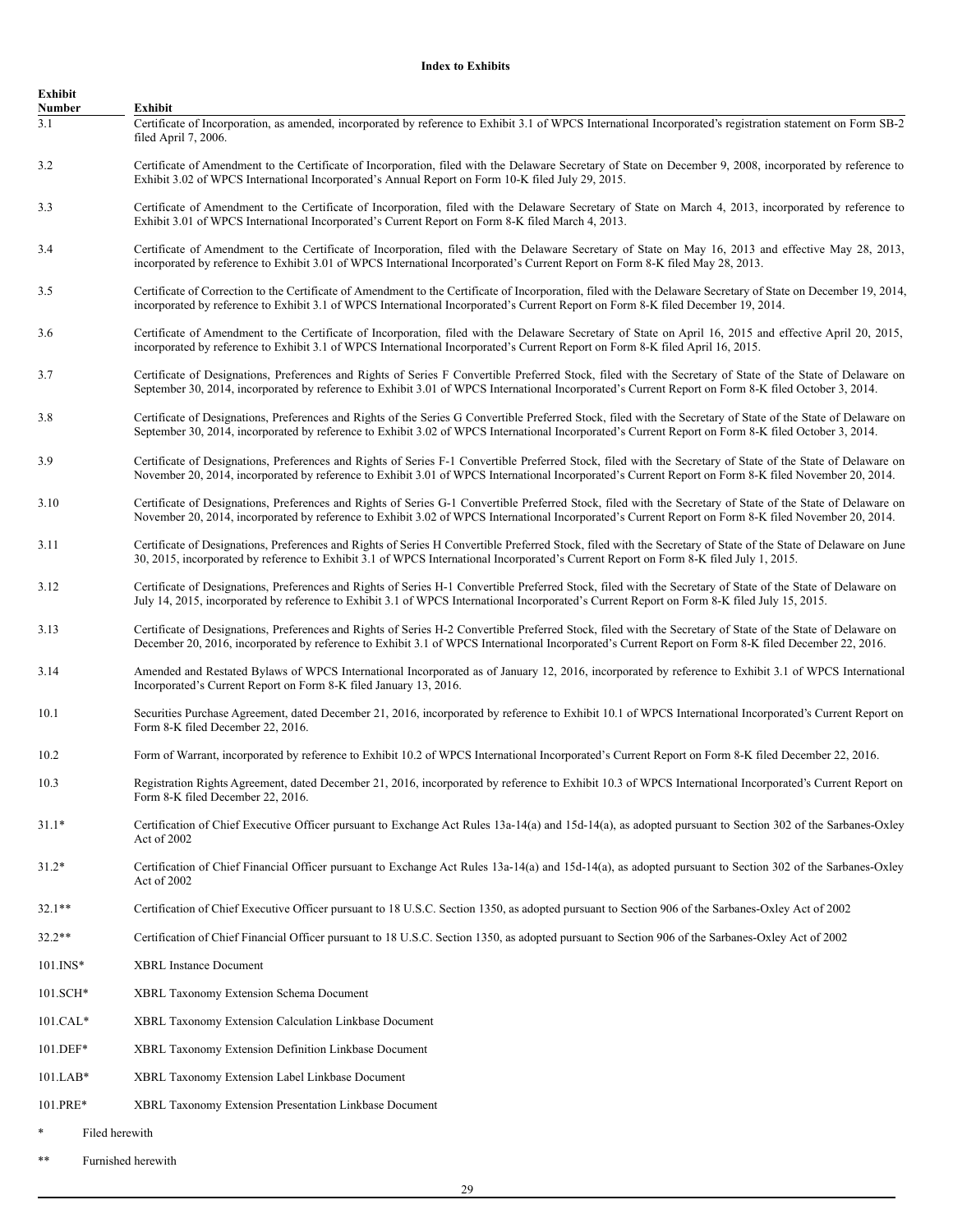# CERTIFICATION OF PRINCIPAL EXECUTIVE OFFICER

I, Sebastian Giordano, certify that:

1. I have reviewed this quarterly report on Form 10-Q of WPCS International Incorporated;

2. Based on my knowledge, this report does not contain any untrue statement of a material fact or omit to state a material fact necessary to make the statements made, in light of the circumstances under which such statements were made, not misleading with respect to the period covered by this report;

3. Based on my knowledge, the financial statements, and other financial information included in this report, fairly present in all material respects the financial condition, results of operations and cash flows of the registrant as of, and for, the periods presented in this report;

4. The registrant's other certifying officer and I are responsible for establishing and maintaining disclosure controls and procedures (as defined in Exchange Act Rules 13a-15(e) and 15d-15(e)) and internal control over financial reporting (as defined in Exchange Act Rules 13a-15(f) and 15d-15(f)) for the registrant and have:

(a) Designed such disclosure controls and procedures, or caused such disclosure controls and procedures to be designed under our supervision, to ensure that material information relating to the registrant, including its consolidated subsidiaries, is made known to us by others within those entities, particularly during the period in which this report is being prepared;

(b) Designed such internal control over financial reporting, or caused such internal control over financial reporting to be designed under our supervision, to provide reasonable assurance regarding the reliability of financial reporting and the preparation of financial statements for external purposes in accordance with generally accepted accounting principles;

(c) Evaluated the effectiveness of the registrant's disclosure controls and procedures and presented in this report our conclusions about the effectiveness of the disclosure controls and procedures, as of the end of the period covered by this report based on such evaluation; and

(d) Disclosed in this report any change in the registrant's internal control over financial reporting that occurred during the registrant's most recent fiscal quarter (the registrant's fourth fiscal quarter in the case of an annual report) that has materially affected, or is reasonably likely to materially affect, the registrant's internal control over financial reporting; and

5. The registrant's other certifying officer(s) and I have disclosed, based on our most recent evaluation of internal control over financial reporting, to the registrant's auditors and the audit committee of the registrant's board of directors (or persons performing the equivalent functions):

(a) All significant deficiencies and material weaknesses in the design or operation of internal control over financial reporting which are reasonable likely to adversely affect the registrant's ability to record, process, summarize and report financial information; and

(b) Any fraud, whether or not material, that involves management or other employees who have a significant role in the registrant's internal controls over financial reporting.

Date: March 15, 2017

/s/ Sebastian Giordano Name: Sebastian Giordano<br>Title: Chief Executive Off Chief Executive Officer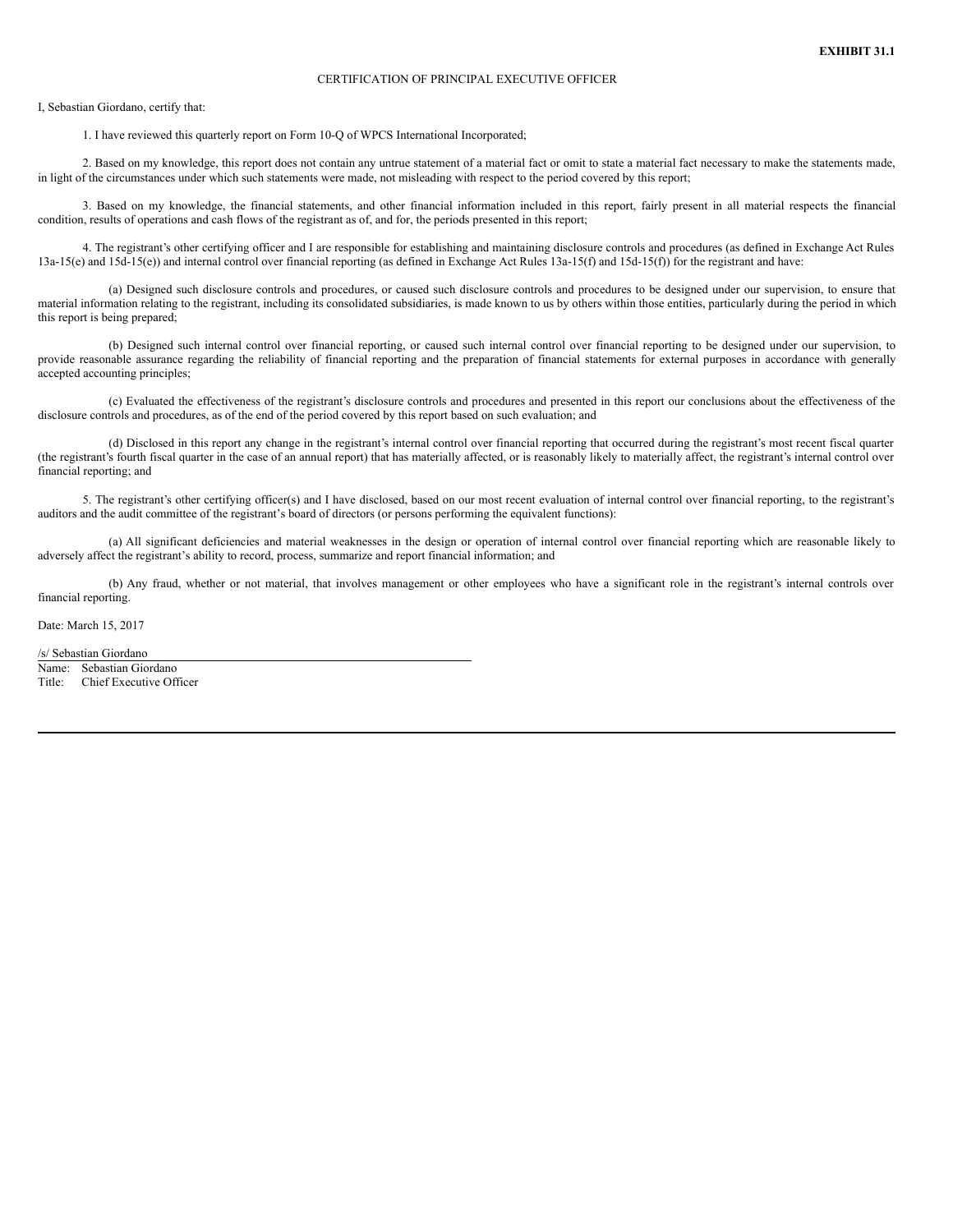# CERTIFICATION OF PRINCIPAL FINANCIAL OFFICER

I, David Allen, certify that:

1. I have reviewed this quarterly report on Form 10-Q of WPCS International Incorporated;

2. Based on my knowledge, this report does not contain any untrue statement of a material fact or omit to state a material fact necessary to make the statements made, in light of the circumstances under which such statements were made, not misleading with respect to the period covered by this report;

3. Based on my knowledge, the financial statements, and other financial information included in this report, fairly present in all material respects the financial condition, results of operations and cash flows of the registrant as of, and for, the periods presented in this report;

4. The registrant's other certifying officer and I are responsible for establishing and maintaining disclosure controls and procedures (as defined in Exchange Act Rules 13a-15(e) and 15d-15(e)) and internal control over financial reporting (as defined in Exchange Act Rules 13a-15(f) and 15d-15(f)) for the registrant and have:

(a) Designed such disclosure controls and procedures, or caused such disclosure controls and procedures to be designed under our supervision, to ensure that material information relating to the registrant, including its consolidated subsidiaries, is made known to us by others within those entities, particularly during the period in which this report is being prepared;

(b) Designed such internal control over financial reporting, or caused such internal control over financial reporting to be designed under our supervision, to provide reasonable assurance regarding the reliability of financial reporting and the preparation of financial statements for external purposes in accordance with generally accepted accounting principles;

(c) Evaluated the effectiveness of the registrant's disclosure controls and procedures and presented in this report our conclusions about the effectiveness of the disclosure controls and procedures, as of the end of the period covered by this report based on such evaluation; and

(d) Disclosed in this report any change in the registrant's internal control over financial reporting that occurred during the registrant's most recent fiscal quarter (the registrant's fourth fiscal quarter in the case of an annual report) that has materially affected, or is reasonably likely to materially affect, the registrant's internal control over financial reporting; and

5. The registrant's other certifying officer(s) and I have disclosed, based on our most recent evaluation of internal control over financial reporting, to the registrant's auditors and the audit committee of the registrant's board of directors (or persons performing the equivalent functions):

(a) All significant deficiencies and material weaknesses in the design or operation of internal control over financial reporting which are reasonable likely to adversely affect the registrant's ability to record, process, summarize and report financial information; and

(b) Any fraud, whether or not material, that involves management or other employees who have a significant role in the registrant's internal controls over financial reporting.

Date: March 15, 2017

/s/ David Allen Name: David Allen<br>Title: Chief Financ Chief Financial Officer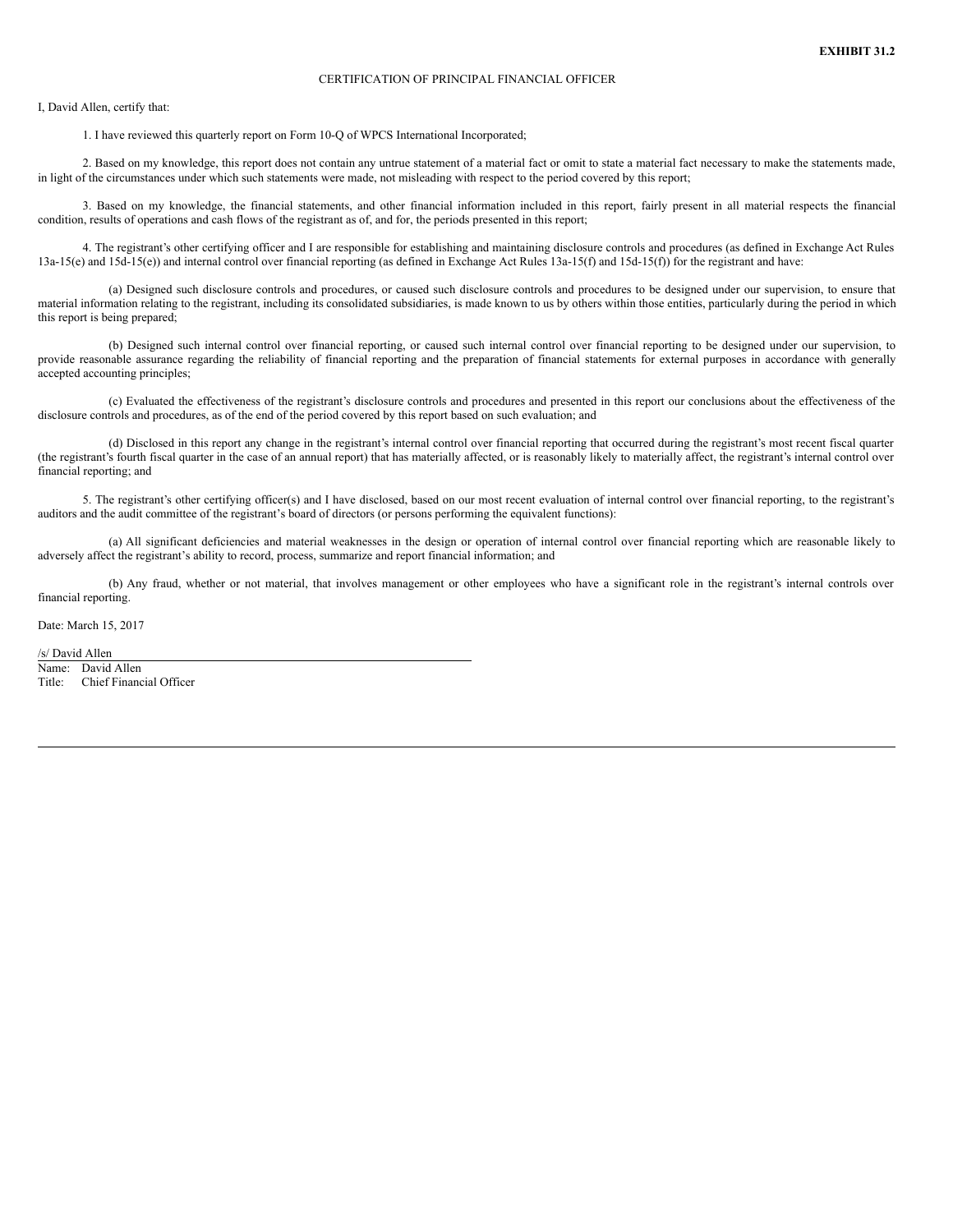## **CERTIFICATION PURSUANT TO 18 U.S.C. SECTION 1350, AS ADOPTED PURSUANT TO SECTION 906 OF THE SARBANES-OXLEY ACT OF 2002**

In connection with the quarterly report of WPCS International Incorporated. (the "Company") on Form 10-Q for the quarter ended January 31, 2017, as filed with the Securities and Exchange Commission (the "Report"), I, Sebastian Giordano, certify, pursuant to 18 U.S.C. Section 1350, as adopted pursuant to Section 906 of the Sarbanes-Oxley Act of 2002, that:

- (1) The Report fully complies with the requirements of section 13(a) or 15(d) of the Securities Exchange Act of 1934; and
- (2) The information contained in the Report fairly presents, in all material respects, the financial condition and results of operations of the Company.

By: /s/ Sebastian Giordano Date: March 15, 2017 Name: Sebastian Giordano Title: Chief Executive Officer